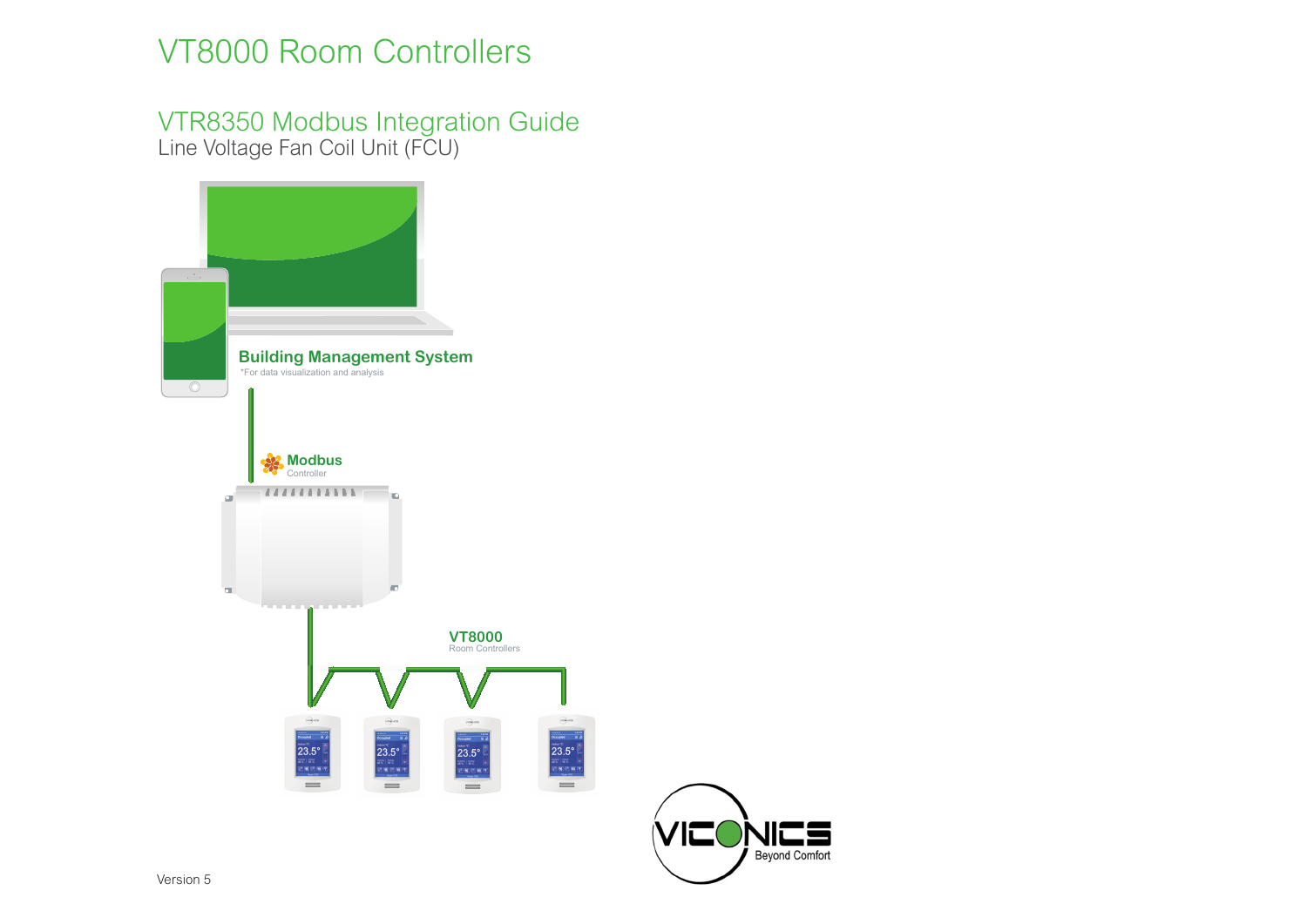## **INTRODUCTION**

Modbus is an application-layer messaging protocol which is independent of the physical network layer. A Modbus serial line can be integrated into Modbus TCP networks, using simple gateways.

#### **MODBUS SPECIFICATIONS**

The VTR8350 Room Controller acts as a Modbus slave by using its RS485 port. As BACnet and Modbus use the same RS485 port, a setup menu allows switching between the two protocols.

#### **MODBUS SPECIFIC READ-ONLY POINTS**

The below points serve to identify the version Numbers for all VTR8350 Room Controllers.

| <b>Modbus point</b><br>type | <b>Description</b>        | <b>Modbus</b><br>functions available | <b>Modbus</b><br><b>Register</b> | <b>Modbus</b><br><b>Address</b> |
|-----------------------------|---------------------------|--------------------------------------|----------------------------------|---------------------------------|
| 16-bit Input                | <b>Hardware Revision</b>  | 4                                    | 9001                             | 39001                           |
| 16-bit Input                | Software Version Major    | 4                                    | 9002                             | 39002                           |
| 16-bit Input                | Software Version Minor    | 4                                    | 9003                             | 39003                           |
| 16-bit Input                | Software Version Revision | 4                                    | 9004                             | 39004                           |
| 16-bit Input                | Software Version Build    | 4                                    | 9005                             | 39005                           |
| 16-bit Input                | Model Number              | 4                                    | 9006                             | 39006                           |

## **TABLE OF CONTENTS**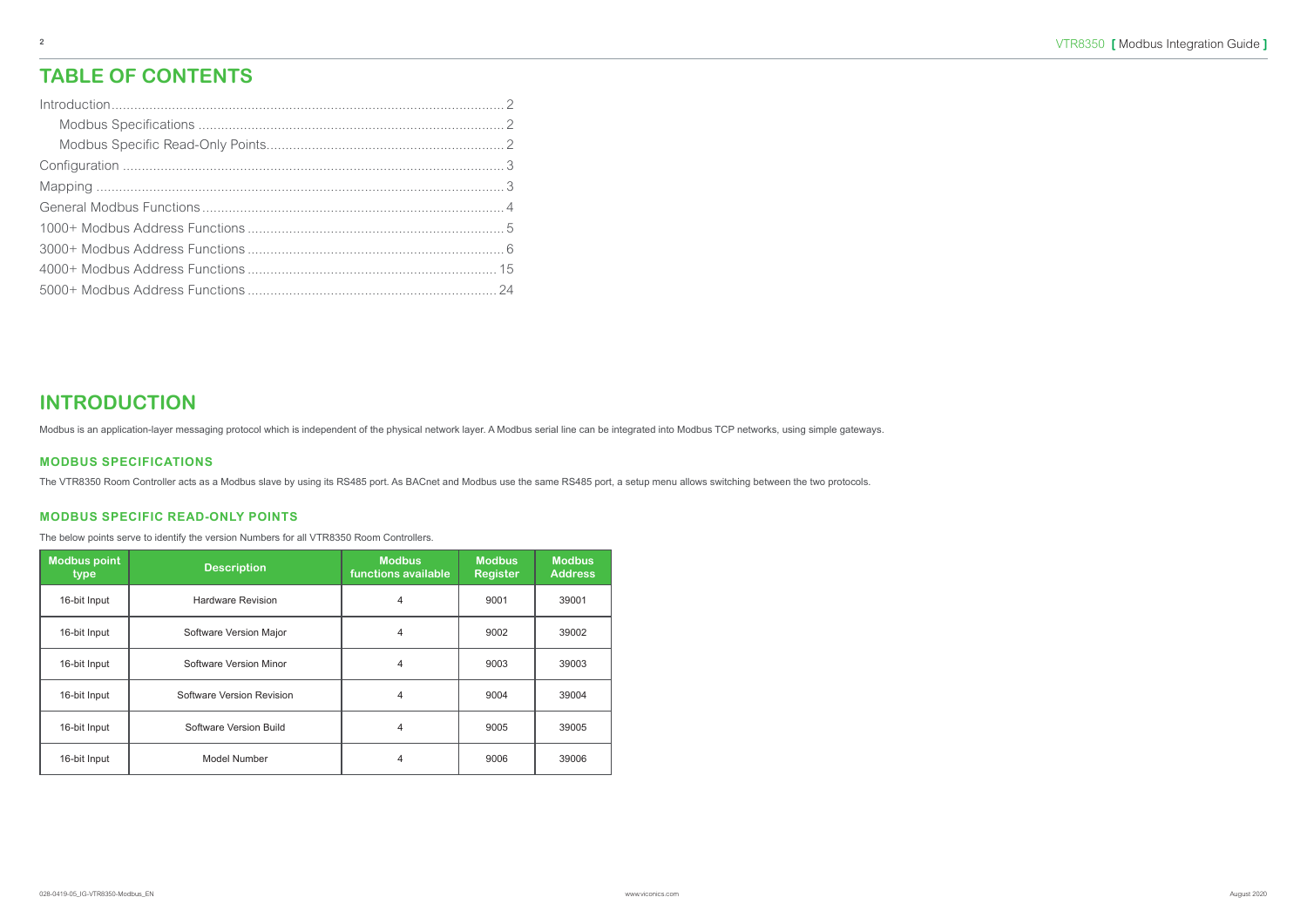#### **MAPPING**

The mapping is directly based on database IDs.

#### **The correspondence is the following:**

| function 1, register 1 (Modbus addr 1)          | $\le$ => DB id 0x6000 (BOs)   |
|-------------------------------------------------|-------------------------------|
| function 1/5, register 5001 (Modbus addr 5001)  | $\leq$ => DB id 0x4000 (BVs)  |
| function 2, register 1 (Modbus addr 10001)      | $\le$ => DB id 0x5000 (Bls)   |
| function 4, register 1 (Modbus addr 30001)      | $\leq$ => DB id 0x3000 (AHVs) |
| function 4, register 1001 (Modbus addr 31001)   | $\leq$ DB id 0x7000 (Als)     |
| function 4, register 5001 (Modbus addr 35001)   | $\le$ => DB id 0xC000 (MSIs)  |
| function 3/6, register 1 (Modbus addr 40001)    | $\le$ => DB id 0x1000 (MVs)   |
| function 3/6, register 4001 (Modbus addr 44001) | $\leq$ DB id 0x2000 (AVs)     |
| function 3, register 8001 (Modbus addr 48001)   | $\le$ => DB id 0x8000 (AOs)   |
| function 3, register 9001 (Modbus addr 49001)   | $\le$ => DB id 0x9000 (AHOs)  |

A special range of addresses is used to identify the device: function 4, register 9001 (Modbus addr 39001)

| <b>Modbus Network</b> |              |  |  |  |  |  |  |
|-----------------------|--------------|--|--|--|--|--|--|
| <b>COM</b> address    | 254          |  |  |  |  |  |  |
| <b>Network units</b>  | $\mathbf{S}$ |  |  |  |  |  |  |
| <b>Baud rate</b>      | 19200        |  |  |  |  |  |  |
| Parity                | None         |  |  |  |  |  |  |
|                       |              |  |  |  |  |  |  |
|                       |              |  |  |  |  |  |  |

كالكاسنة

- Modbus ID is the same as already defined in COM address for BACnet & ZigBee
- Network units can be changed to SI or Imperial
- The baudrate can be: 4800 / 9600 / 19200 / 38400 / 57600
- The data bits are always 8
- The parity can be: none, odd or even. In case of parity odd or even, 1 stop bit is used, otherwise 2 stop bits are used

| <b>Configuration Parameters Default Value</b>                                                      | <b>Significance and Adjustments</b>                                                                                                                  |
|----------------------------------------------------------------------------------------------------|------------------------------------------------------------------------------------------------------------------------------------------------------|
| <b>Comm address</b><br>Room Controller networking address<br>Default value: 254<br>Range: 0 to 254 | <b>Communication Address</b><br>Default value of 254 disables Modbus communication for the Room Controller.                                          |
| <b>Network units</b><br>Default value: Imperial                                                    | <b>Measurement Units</b><br><b>Imperial:</b> network units shown as Imperial units.<br><b>SI:</b> network units shown as International Metric units. |
| <b>Baud rate</b><br>Default value: Auto                                                            | <b>Baud Rate</b><br><b>Auto:</b> automatically detects baud rate.<br>Other choices: (115200, 76800, 57600, 38400, 19200, and 9600).                  |
| <b>Parity</b><br>Default value: None                                                               | <b>Parity</b><br>Parity checking of the data character frame (Even, Odd, or no parity (None)).                                                       |

#### <span id="page-2-0"></span>**CONFIGURATION**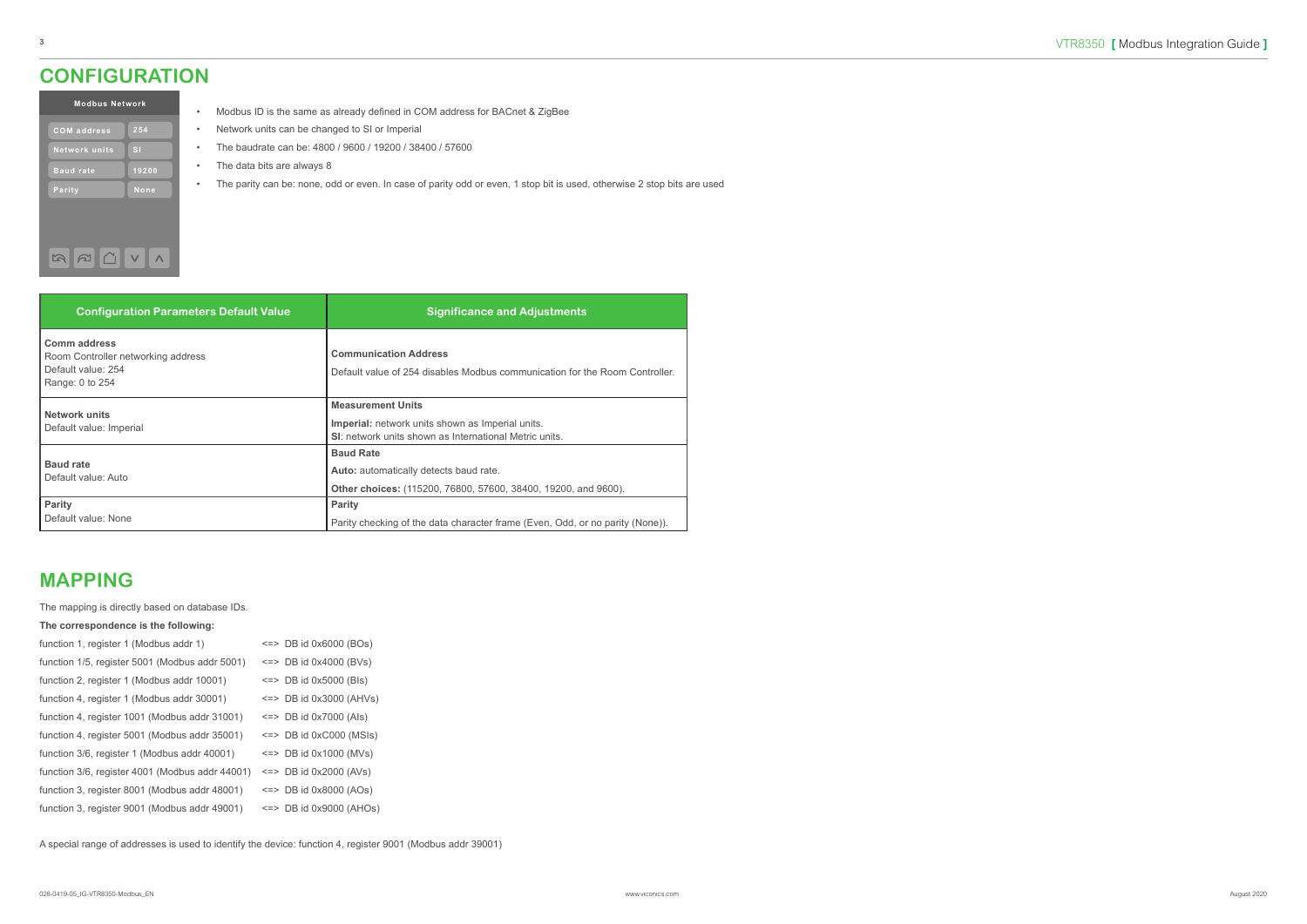## <span id="page-3-0"></span>**GENERAL MODBUS FUNCTIONS**

| <b>Object Name</b>      | <b>Modbus Register</b> | <b>Modbus Address</b> | <b>Function Code</b> | <b>Low Limit</b> | <b>High Limit</b> | <b>Description ***</b>          |
|-------------------------|------------------------|-----------------------|----------------------|------------------|-------------------|---------------------------------|
| <b>Cooling Output</b>   |                        |                       |                      |                  |                   | $0 = \text{Off}, 1 = \text{On}$ |
| <b>Heating Output</b>   |                        | ∠                     |                      |                  |                   | 0=Off, 1=On                     |
| High Speed Fan Output   |                        |                       |                      |                  |                   | $0 = \text{Off}, 1 = \text{On}$ |
| Medium Speed Fan Output |                        |                       |                      |                  |                   | $0 = \text{Off}, 1 = \text{On}$ |
| Low Speed Fan Output    |                        |                       |                      |                  |                   | 0=Off, 1=On                     |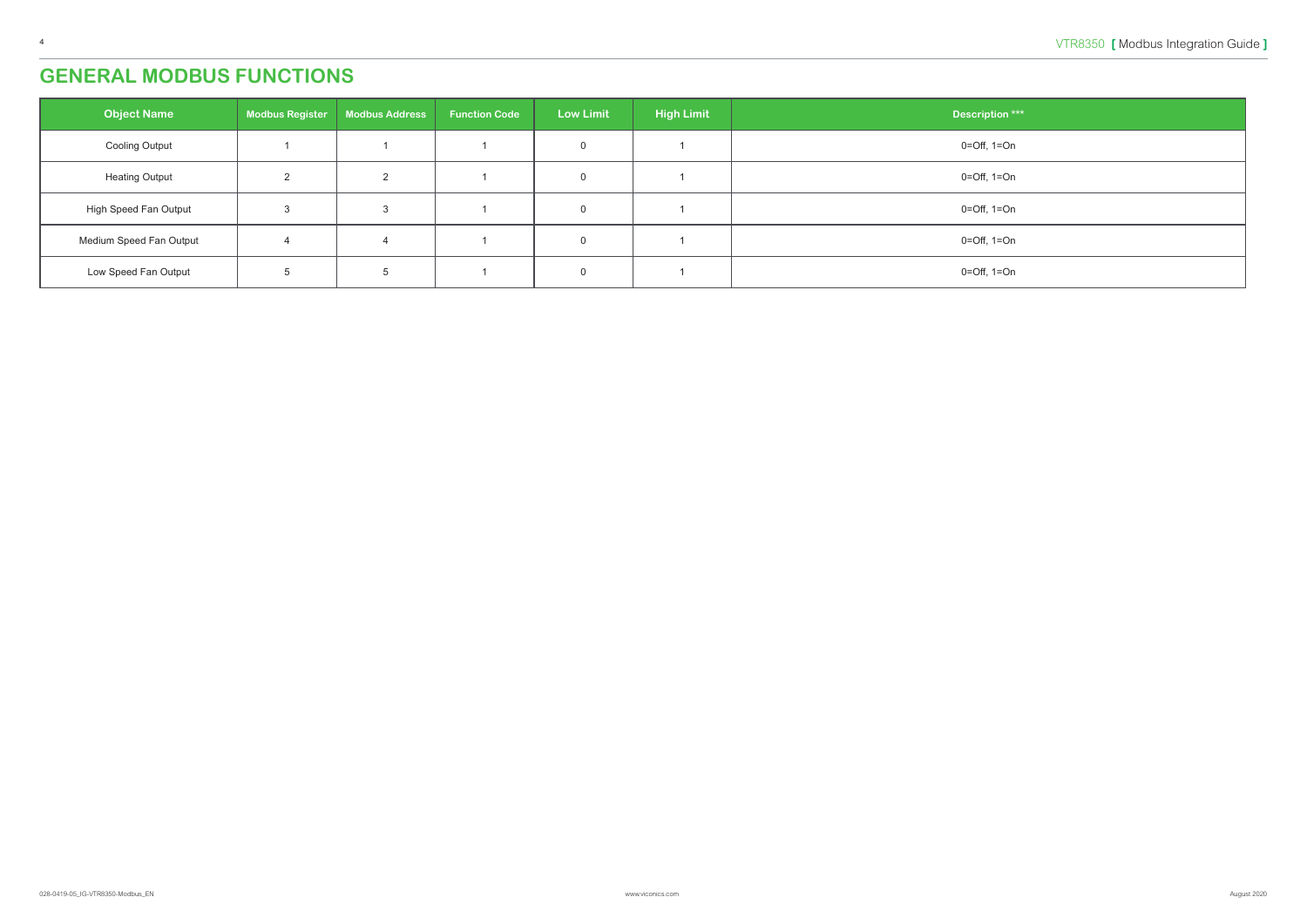<span id="page-4-0"></span>

| <b>Object Name</b>       | <b>Modbus Register</b> | Modbus Address | <b>Function Code</b> | <b>Low Limit</b> | <b>High Limit</b> | <b>Description ***</b>    |
|--------------------------|------------------------|----------------|----------------------|------------------|-------------------|---------------------------|
| UI16 Binary Input        |                        | 10001          |                      |                  |                   | 0=Activated, 1=Not activ. |
| <b>UI17 Binary Input</b> |                        | 10002          |                      |                  |                   | 0=Activated, 1=Not activ. |
| RUI1 Binary Input        |                        | 10003          |                      |                  |                   | 0=Activated, 1=Not activ. |
| <b>RBI2 Binary Input</b> |                        | 10004          |                      |                  |                   | 0=Activated, 1=Not activ. |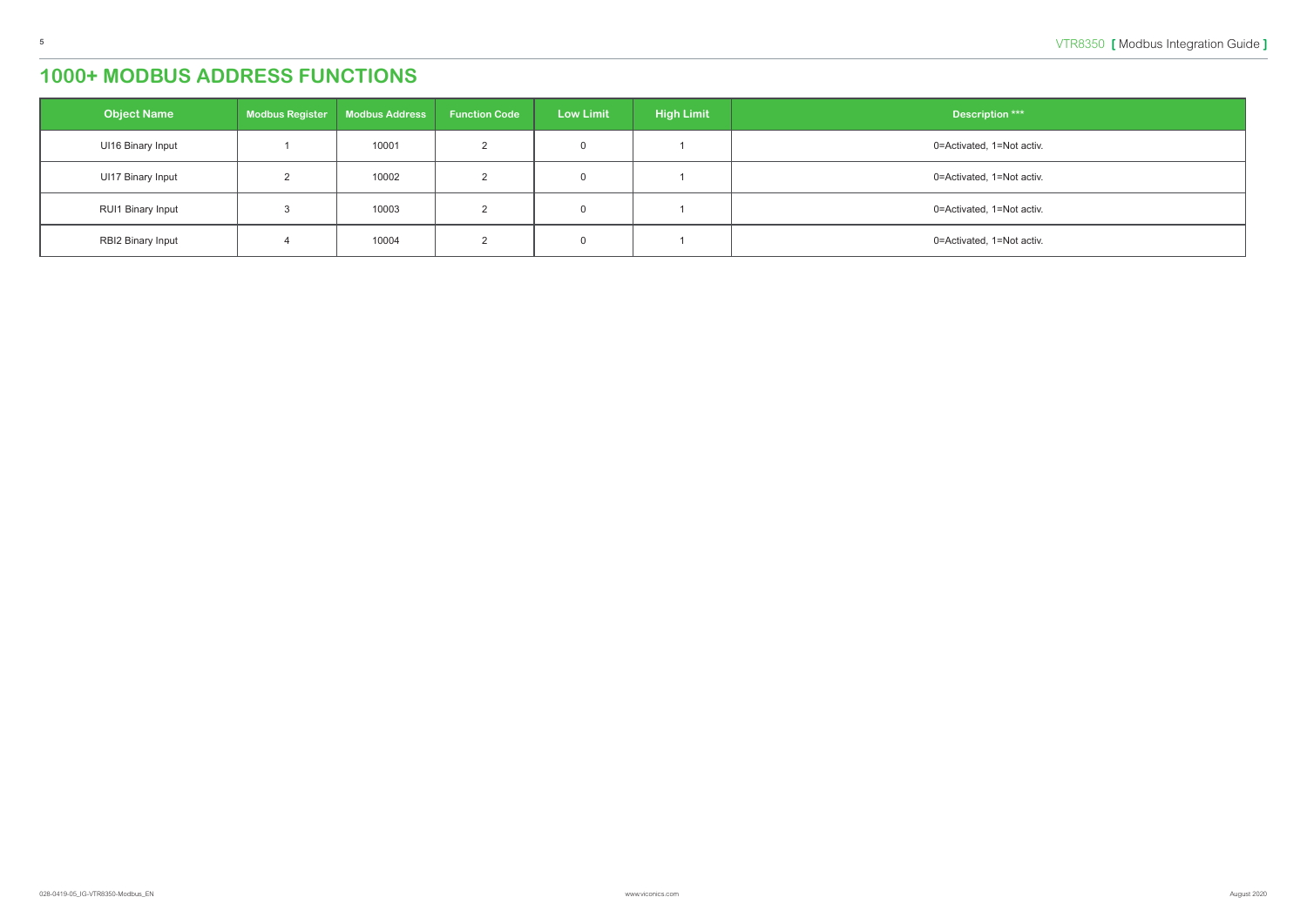<span id="page-5-0"></span>

| <b>Object Name</b>              | <b>Modbus Register</b> | <b>Modbus Address</b> | <b>Function Code</b> | <b>Low Limit</b>                  | <b>High Limit</b>           | <b>Description ***</b>           |
|---------------------------------|------------------------|-----------------------|----------------------|-----------------------------------|-----------------------------|----------------------------------|
| Room Temperature                | $\overline{1}$         | 30001                 | $\overline{4}$       | $-40^{\circ}$ F(-40 $^{\circ}$ C) | $122^{\circ}F(50^{\circ}C)$ | Fahrenheit/Celsius               |
| Outdoor Temperature             | $\overline{2}$         | 30002                 | $\overline{4}$       | $-40^{\circ}$ F(-40 $^{\circ}$ C) | 180°F(82°C)                 | Fahrenheit/Celsius               |
| Supply Temperature              | $\mathbf{3}$           | 30003                 | $\overline{4}$       | $-40^{\circ}$ F(-40 $^{\circ}$ C) | 180°F(82°C)                 | Fahrenheit/Celsius               |
| Room Humidity                   | $\overline{4}$         | 30004                 | $\overline{4}$       | $\overline{0}$                    | 100                         | <b>Percent Relative Humidity</b> |
| Changeover Temperature          | $5\phantom{.0}$        | 30005                 | $\overline{4}$       | $-40^{\circ}$ F( $-40^{\circ}$ C) | $180^{\circ}F(82^{\circ}C)$ | Fahrenheit/Celsius               |
| CO <sub>2</sub> Level           | $\overline{7}$         | 30007                 | $\overline{4}$       | $\mathsf 0$                       | 5000                        | Parts per Million                |
| UI16 Analog Input               | 13                     | 30013                 | $\overline{4}$       | $\overline{0}$                    | 10                          | Voltage                          |
| UI17 Analog Input               | 14                     | 30014                 | $\overline{4}$       | $\overline{0}$                    | 10                          | Voltage                          |
| UI16 Temperature                | 18                     | 30018                 | $\overline{4}$       | $-40^{\circ}$ F(-40 $^{\circ}$ C) | 180°F(82°C)                 | Fahrenheit/Celsius               |
| UI17 Temperature                | 19                     | 30019                 | $\overline{4}$       | $-40^{\circ}$ F(-40 $^{\circ}$ C) | 180°F(82°C)                 | Fahrenheit/Celsius               |
| Light Sensor Level              | 1002                   | 31002                 | $\overline{4}$       | $\overline{0}$                    | 30000                       |                                  |
| Relative Humidity Raw Value     | 1004                   | 31004                 | $\overline{4}$       | $\overline{0}$                    | 1000                        | <b>Percent Relative Humidity</b> |
| Wireless IO 1 IEEE Address      | 1021                   | 31021                 | $\overline{4}$       | $-32768$                          | 32767                       |                                  |
| Wireless IO 2 IEEE Address      | 1022                   | 31022                 | $\overline{4}$       | $-32768$                          | 32767                       |                                  |
| Wireless IO 3 IEEE Address      | 1023                   | 31023                 | $\overline{4}$       | $-32768$                          | 32767                       |                                  |
| Paired Wireless IO              | 1024                   | 31024                 | $\overline{4}$       | $\overline{0}$                    | $\mathbf{3}$                |                                  |
| Wireless Device 1 - Temperature | 1026                   | 31026                 | $\overline{4}$       | -40 $\degree$ F(-40 $\degree$ C)  | 185°F(85°C)                 | Fahrenheit/Celsius               |
| Wireless Device 2 - Temperature | 1027                   | 31027                 | $\overline{4}$       | $-40^{\circ}$ F(-40 $^{\circ}$ C) | 185°F(85°C)                 | Fahrenheit/Celsius               |
| Wireless Device 3 - Temperature | 1028                   | 31028                 | $\overline{4}$       | -40°F(-40°C)                      | $185^{\circ}F(85^{\circ}C)$ | Fahrenheit/Celsius               |
| Wireless Device 4 - Temperature | 1029                   | 31029                 | $\overline{4}$       | -40°F(-40°C)                      | 185°F(85°C)                 | Fahrenheit/Celsius               |
| Wireless Device 5 - Temperature | 1030                   | 31030                 | $\overline{4}$       | $-40^{\circ}$ F(-40 $^{\circ}$ C) | 185°F(85°C)                 | Fahrenheit/Celsius               |
| Wireless Device 6 - Temperature | 1031                   | 31031                 | $\overline{4}$       | $-40^{\circ}$ F(-40 $^{\circ}$ C) | 185°F(85°C)                 | Fahrenheit/Celsius               |
| Wireless Device 7 - Temperature | 1032                   | 31032                 | $\overline{4}$       | $-40^{\circ}$ F(-40 $^{\circ}$ C) | $185^{\circ}F(85^{\circ}C)$ | Fahrenheit/Celsius               |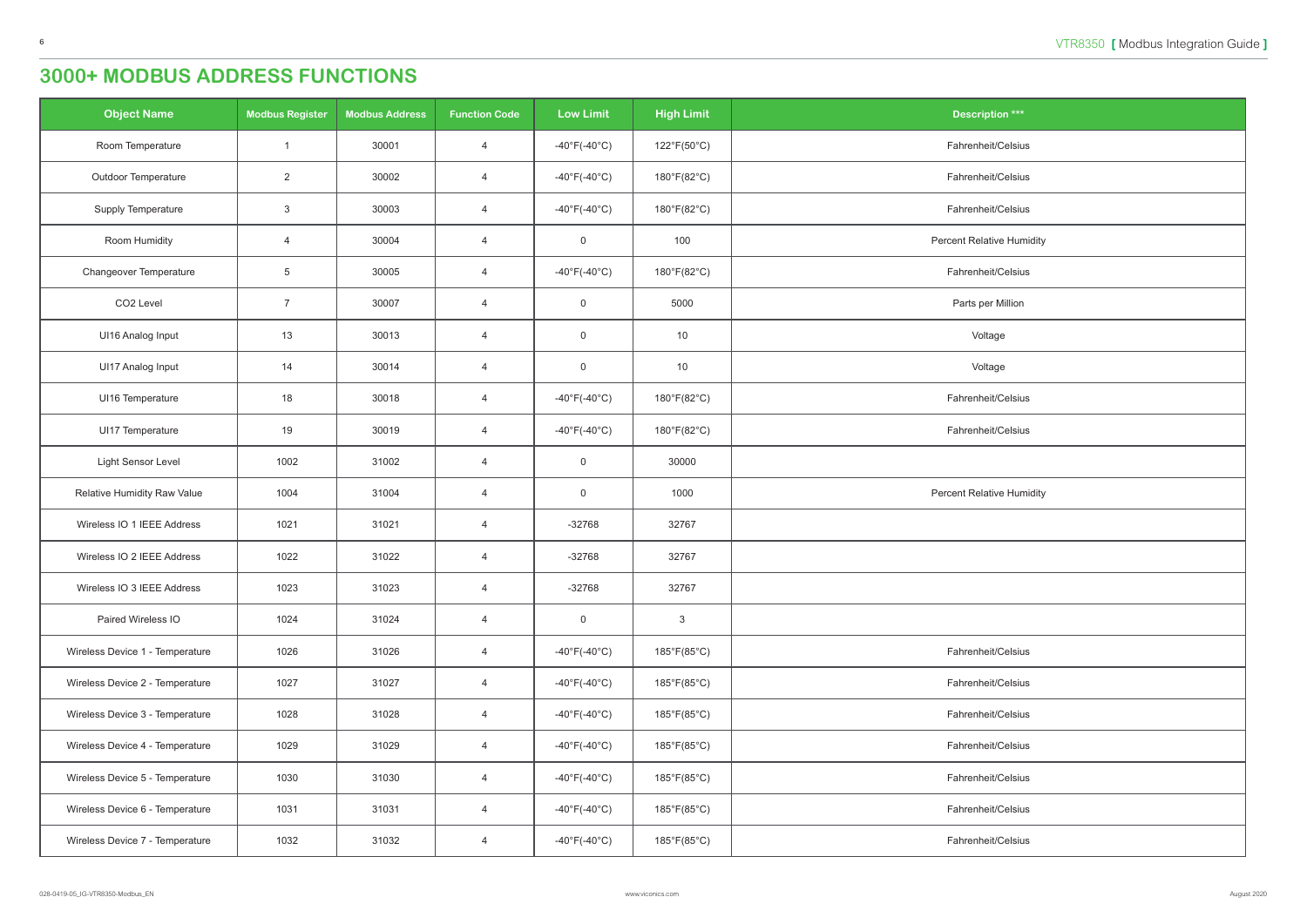| $\frac{1}{2}$ tion $\frac{***}{*}$ |
|------------------------------------|
| it/Celsius                         |
| it/Celsius                         |
| it/Celsius                         |
| it/Celsius                         |
| it/Celsius                         |
|                                    |
|                                    |
|                                    |
|                                    |
|                                    |
|                                    |
| cent                               |
|                                    |
| it/Celsius                         |
| it/Celsius                         |
| it/Celsius                         |
| it/Celsius                         |
| it/Celsius                         |
| it/Celsius                         |
| it/Celsius                         |
| it/Celsius                         |
| it/Celsius                         |
| it/Celsius                         |

| <b>Object Name</b>               | <b>Modbus Register</b> | <b>Modbus Address</b> | <b>Function Code</b> | <b>Low Limit</b>                  | <b>High Limit</b>           | <b>Description ***</b> |
|----------------------------------|------------------------|-----------------------|----------------------|-----------------------------------|-----------------------------|------------------------|
| Wireless Device 8 - Temperature  | 1033                   | 31033                 | $\overline{4}$       | $-40^{\circ}F(-40^{\circ}C)$      | 185°F(85°C)                 | Fahrenheit/Celsius     |
| Wireless Device 9 - Temperature  | 1034                   | 31034                 | $\overline{4}$       | $-40^{\circ}$ F( $-40^{\circ}$ C) | 185°F(85°C)                 | Fahrenheit/Celsius     |
| Wireless Device 10 - Temperature | 1035                   | 31035                 | $\overline{4}$       | $-40^{\circ}$ F( $-40^{\circ}$ C) | $185^{\circ}F(85^{\circ}C)$ | Fahrenheit/Celsius     |
| Wireless IO Temperature          | 1036                   | 31036                 | 4                    | $-40^{\circ}F(-40^{\circ}C)$      | 122°F(50°C)                 | Fahrenheit/Celsius     |
| <b>Effective Setpoint</b>        | 1040                   | 31040                 | $\overline{4}$       | $40^{\circ}F(4^{\circ}C)$         | $100^{\circ}F(38^{\circ}C)$ | Fahrenheit/Celsius     |
| Paired ZigBee Devices            | 1041                   | 31041                 | $\overline{4}$       | 0                                 | 20                          |                        |
| RH Temperature Raw Value         | 1042                   | 31042                 | $\overline{4}$       | $-400$                            | 1220                        |                        |
| UI16 Raw Value                   | 1043                   | 31043                 | $\overline{4}$       | 0                                 | 4095                        |                        |
| UI17 Raw Value                   | 1044                   | 31044                 | $\overline{4}$       | 0                                 | 4095                        |                        |
| Therm. Raw Value                 | 1045                   | 31045                 | $\overline{4}$       | $-400$                            | 1220                        |                        |
| SH Therm. Raw Value              | 1046                   | 31046                 | 4                    | $-400$                            | 1220                        |                        |
| Wi-Fi Network Signal Strength    | 1058                   | 31058                 | $\overline{4}$       | 0                                 | 100                         | Percent                |
| Wi-Fi Module Boot Count          | 1059                   | 31059                 | $\overline{4}$       | $\mathsf 0$                       | 32767                       |                        |
| Wireless Device 11 - Temperature | 1061                   | 31061                 | $\overline{4}$       | $-40^{\circ}F(-40^{\circ}C)$      | 185°F(85°C)                 | Fahrenheit/Celsius     |
| Wireless Device 12 - Temperature | 1062                   | 31062                 | 4                    | $-40^{\circ}F(-40^{\circ}C)$      | 185°F(85°C)                 | Fahrenheit/Celsius     |
| Wireless Device 13 - Temperature | 1063                   | 31063                 | $\overline{4}$       | $-40^{\circ}$ F(-40 $^{\circ}$ C) | $185^{\circ}F(85^{\circ}C)$ | Fahrenheit/Celsius     |
| Wireless Device 14 - Temperature | 1064                   | 31064                 | $\overline{4}$       | $-40^{\circ}$ F(-40 $^{\circ}$ C) | 185°F(85°C)                 | Fahrenheit/Celsius     |
| Wireless Device 15 - Temperature | 1065                   | 31065                 | $\overline{4}$       | $-40^{\circ}F(-40^{\circ}C)$      | $185^{\circ}F(85^{\circ}C)$ | Fahrenheit/Celsius     |
| Wireless Device 16 - Temperature | 1066                   | 31066                 | $\overline{4}$       | $-40^{\circ}$ F(-40 $^{\circ}$ C) | $185^{\circ}F(85^{\circ}C)$ | Fahrenheit/Celsius     |
| Wireless Device 17 - Temperature | 1067                   | 31067                 | $\overline{4}$       | $-40^{\circ}F(-40^{\circ}C)$      | $185^{\circ}F(85^{\circ}C)$ | Fahrenheit/Celsius     |
| Wireless Device 18 - Temperature | 1068                   | 31068                 | 4                    | $-40^{\circ}F(-40^{\circ}C)$      | 185°F(85°C)                 | Fahrenheit/Celsius     |
| Wireless Device 19 - Temperature | 1069                   | 31069                 | $\overline{4}$       | $-40^{\circ}$ F(-40 $^{\circ}$ C) | $185^{\circ}F(85^{\circ}C)$ | Fahrenheit/Celsius     |
| Wireless Device 20 - Temperature | 1070                   | 31070                 | $\overline{4}$       | $-40^{\circ}F(-40^{\circ}C)$      | 185°F(85°C)                 | Fahrenheit/Celsius     |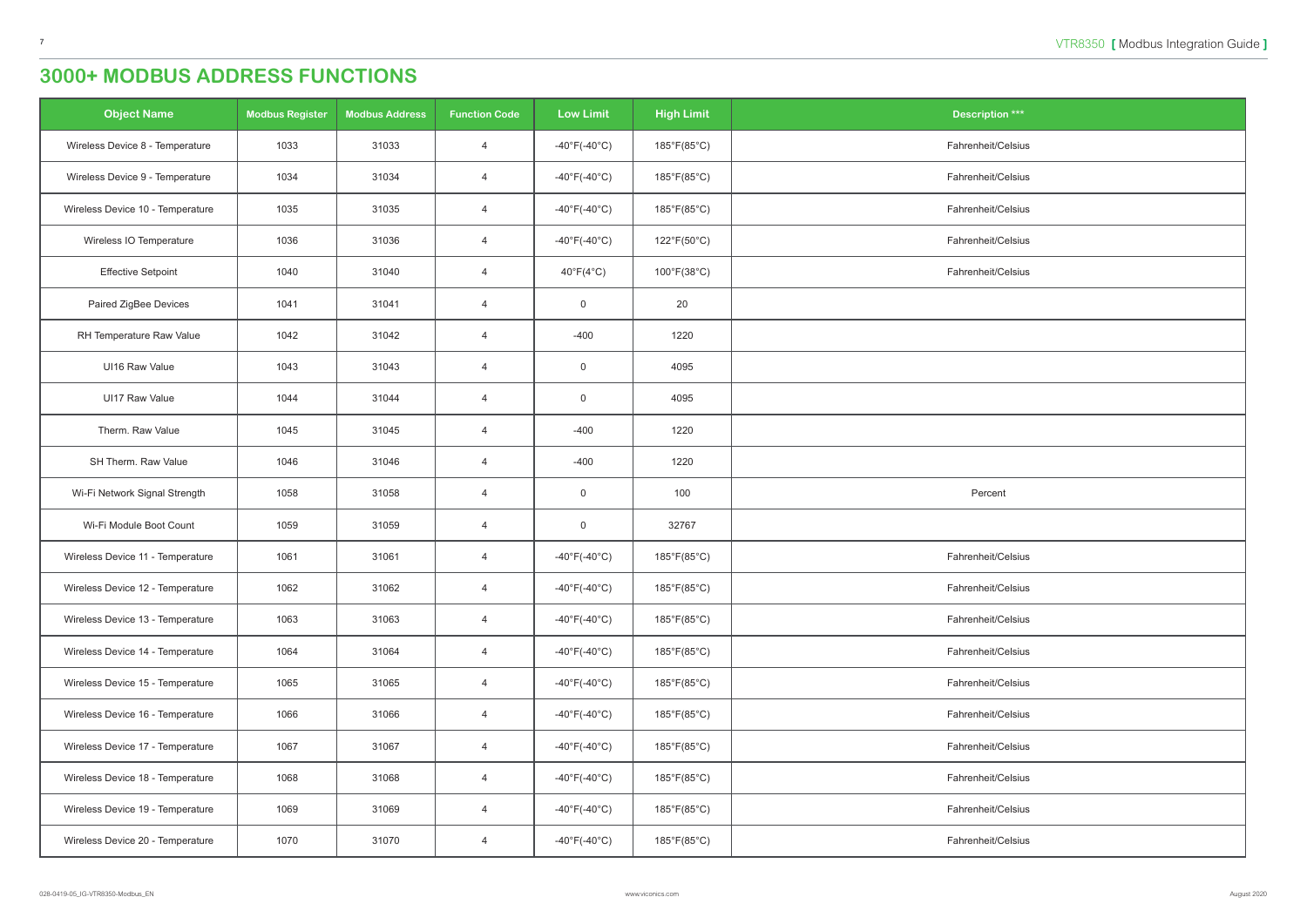| <b>Object Name</b>            | <b>Modbus Register</b> | <b>Modbus Address</b> | <b>Function Code</b> | <b>Low Limit</b> | <b>High Limit</b> | <b>Description ***</b>           |
|-------------------------------|------------------------|-----------------------|----------------------|------------------|-------------------|----------------------------------|
| Wireless Device 1 - Humidity  | 1071                   | 31071                 | $\overline{4}$       | $\mathbf 0$      | 100               | <b>Percent Relative Humidity</b> |
| Wireless Device 2 - Humidity  | 1072                   | 31072                 | $\overline{4}$       | $\overline{0}$   | 100               | <b>Percent Relative Humidity</b> |
| Wireless Device 3 - Humidity  | 1073                   | 31073                 | $\overline{4}$       | $\overline{0}$   | 100               | <b>Percent Relative Humidity</b> |
| Wireless Device 4 - Humidity  | 1074                   | 31074                 | $\overline{4}$       | $\mathbf 0$      | 100               | <b>Percent Relative Humidity</b> |
| Wireless Device 5 - Humidity  | 1075                   | 31075                 | $\overline{4}$       | $\overline{0}$   | 100               | <b>Percent Relative Humidity</b> |
| Wireless Device 6 - Humidity  | 1076                   | 31076                 | $\overline{4}$       | $\mathbf 0$      | 100               | <b>Percent Relative Humidity</b> |
| Wireless Device 7 - Humidity  | 1077                   | 31077                 | $\overline{4}$       | $\overline{0}$   | 100               | <b>Percent Relative Humidity</b> |
| Wireless Device 8 - Humidity  | 1078                   | 31078                 | $\overline{4}$       | $\overline{0}$   | 100               | <b>Percent Relative Humidity</b> |
| Wireless Device 9 - Humidity  | 1079                   | 31079                 | $\overline{4}$       | $\overline{0}$   | 100               | <b>Percent Relative Humidity</b> |
| Wireless Device 10 - Humidity | 1080                   | 31080                 | $\overline{4}$       | $\overline{0}$   | 100               | <b>Percent Relative Humidity</b> |
| Wireless Device 11 - Humidity | 1081                   | 31081                 | $\overline{4}$       | $\mathbf 0$      | 100               | <b>Percent Relative Humidity</b> |
| Wireless Device 12 - Humidity | 1082                   | 31082                 | $\overline{4}$       | $\overline{0}$   | 100               | <b>Percent Relative Humidity</b> |
| Wireless Device 13 - Humidity | 1083                   | 31083                 | $\overline{4}$       | $\mathbf 0$      | 100               | <b>Percent Relative Humidity</b> |
| Wireless Device 14 - Humidity | 1084                   | 31084                 | $\overline{4}$       | $\overline{0}$   | 100               | <b>Percent Relative Humidity</b> |
| Wireless Device 15 - Humidity | 1085                   | 31085                 | $\overline{4}$       | $\overline{0}$   | 100               | <b>Percent Relative Humidity</b> |
| Wireless Device 16 - Humidity | 1086                   | 31086                 | $\overline{4}$       | $\overline{0}$   | 100               | <b>Percent Relative Humidity</b> |
| Wireless Device 17 - Humidity | 1087                   | 31087                 | $\overline{4}$       | $\overline{0}$   | 100               | <b>Percent Relative Humidity</b> |
| Wireless Device 18 - Humidity | 1088                   | 31088                 | $\overline{4}$       | $\overline{0}$   | 100               | <b>Percent Relative Humidity</b> |
| Wireless Device 19 - Humidity | 1089                   | 31089                 | $\overline{4}$       | $\overline{0}$   | 100               | <b>Percent Relative Humidity</b> |
| Wireless Device 20 - Humidity | 1090                   | 31090                 | $\overline{4}$       | $\overline{0}$   | 100               | <b>Percent Relative Humidity</b> |
| Wireless Device 1 - CO2       | 1091                   | 31091                 | $\overline{4}$       | $\overline{0}$   | 5000              | Parts per Million                |
| Wireless Device 2 - CO2       | 1092                   | 31092                 | $\overline{4}$       | $\overline{0}$   | 5000              | Parts per Million                |
| Wireless Device 3 - CO2       | 1093                   | 31093                 | $\overline{4}$       | $\overline{0}$   | 5000              | Parts per Million                |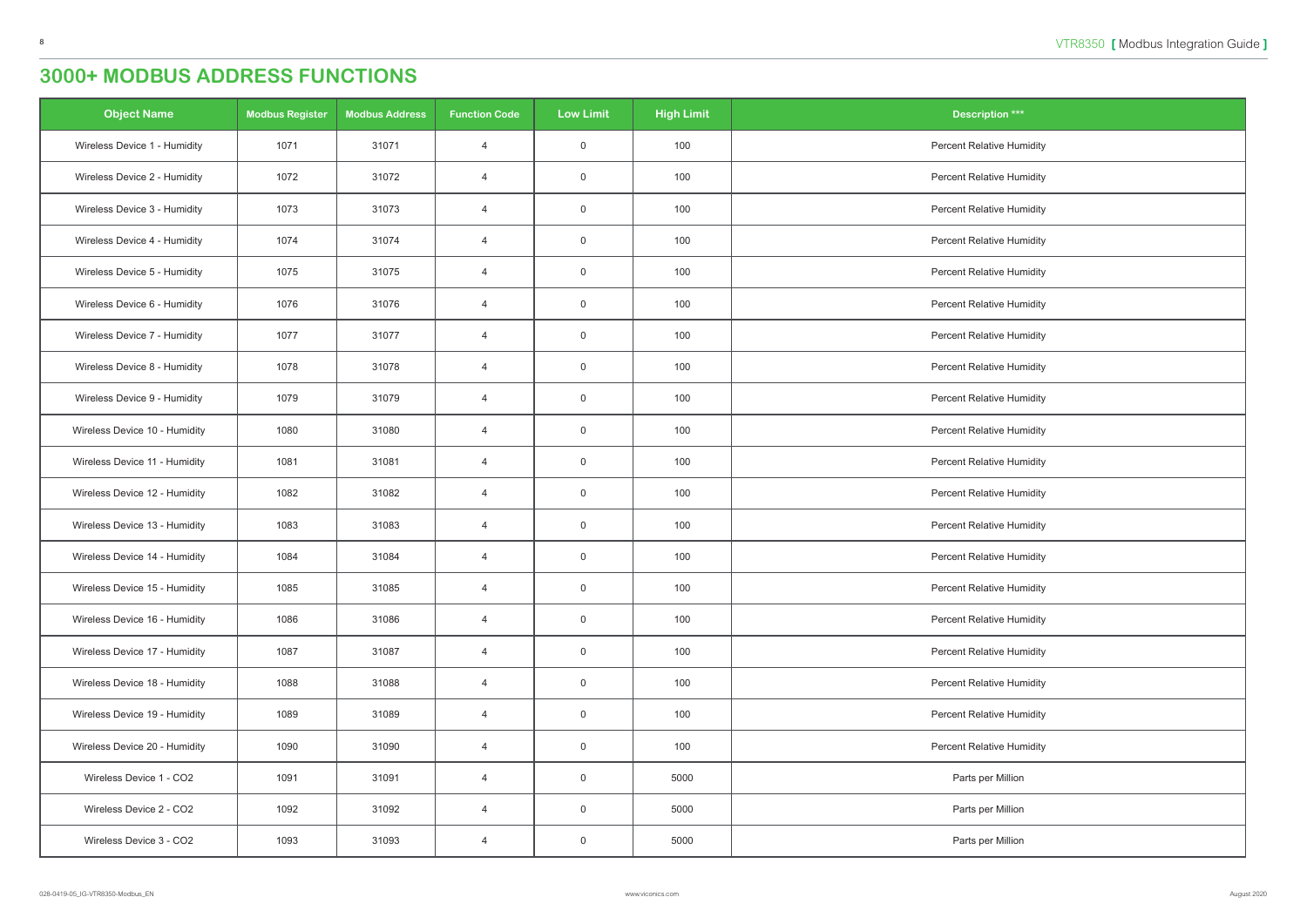| <b>Object Name</b>         | <b>Modbus Register</b> | <b>Modbus Address</b> | <b>Function Code</b> | <b>Low Limit</b> | <b>High Limit</b> | <b>Description ***</b>                                                  |
|----------------------------|------------------------|-----------------------|----------------------|------------------|-------------------|-------------------------------------------------------------------------|
| Wireless Device 4 - CO2    | 1094                   | 31094                 | $\overline{4}$       | $\overline{0}$   | 5000              | Parts per Million                                                       |
| Wireless Device 5 - CO2    | 1095                   | 31095                 | $\overline{4}$       | $\overline{0}$   | 5000              | Parts per Million                                                       |
| Wireless Device 6 - CO2    | 1096                   | 31096                 | $\overline{4}$       | $\overline{0}$   | 5000              | Parts per Million                                                       |
| Wireless Device 7 - CO2    | 1097                   | 31097                 | $\overline{4}$       | $\overline{0}$   | 5000              | Parts per Million                                                       |
| Wireless Device 8 - CO2    | 1098                   | 31098                 | $\overline{4}$       | $\overline{0}$   | 5000              | Parts per Million                                                       |
| Wireless Device 9 - CO2    | 1099                   | 31099                 | $\overline{4}$       | $\mathbf 0$      | 5000              | Parts per Million                                                       |
| Wireless Device 10 - CO2   | 1100                   | 31100                 | $\overline{4}$       | $\overline{0}$   | 5000              | Parts per Million                                                       |
| Wireless Device 11 - CO2   | 1101                   | 31101                 | $\overline{4}$       | $\overline{0}$   | 5000              | Parts per Million                                                       |
| Wireless Device 12 - CO2   | 1102                   | 31102                 | $\overline{4}$       | $\overline{0}$   | 5000              | Parts per Million                                                       |
| Wireless Device 13 - CO2   | 1103                   | 31103                 | $\overline{4}$       | $\overline{0}$   | 5000              | Parts per Million                                                       |
| Wireless Device 14 - CO2   | 1104                   | 31104                 | $\overline{4}$       | $\overline{0}$   | 5000              | Parts per Million                                                       |
| Wireless Device 15 - CO2   | 1105                   | 31105                 | $\overline{4}$       | $\overline{0}$   | 5000              | Parts per Million                                                       |
| Wireless Device 16 - CO2   | 1106                   | 31106                 | $\overline{4}$       | $\overline{0}$   | 5000              | Parts per Million                                                       |
| Wireless Device 17 - CO2   | 1107                   | 31107                 | $\overline{4}$       | $\overline{0}$   | 5000              | Parts per Million                                                       |
| Wireless Device 18 - CO2   | 1108                   | 31108                 | $\overline{4}$       | $\overline{0}$   | 5000              | Parts per Million                                                       |
| Wireless Device 19 - CO2   | 1109                   | 31109                 | $\overline{4}$       | $\overline{0}$   | 5000              | Parts per Million                                                       |
| Wireless Device 20 - CO2   | 1110                   | 31110                 | $\overline{4}$       | $\overline{0}$   | 5000              | Parts per Million                                                       |
| <b>Effective Occupancy</b> | 5001                   | 35001                 | $\overline{4}$       | $\overline{0}$   | $\mathbf{3}$      | 0=Occupied, 1=Unoccupied, 2=Override, 3=Standby                         |
| ZigBee Network Status      | 5003                   | 35003                 | $\overline{4}$       | $\overline{0}$   | $\overline{4}$    | 0=Not det., 1=Pwr on, 2=No NWK, 3=Joined, 4=Online                      |
| Weekday                    | 5005                   | 35005                 | $\overline{4}$       | $\overline{0}$   | 6                 | 0=Monday, 1=Tuesday, 2=Wed., 3=Thursday, 4=Friday, 5=Saturday, 6=Sunday |
| Program Status             | 5006                   | 35006                 | $\overline{4}$       | $\overline{0}$   | $\overline{5}$    | 0=Idle, 1=Loading, 2=Running, 3=Waiting, 4=Halted, 5=Unloading          |
| Program Error              | 5007                   | 35007                 | $\overline{4}$       | $\overline{0}$   | $\overline{5}$    | 0=No error, 1=Yield, 2=Runtime, 3=Syntax, 4=Memory, 5=Double err        |
| Wireless Device 1 - Status | 5008                   | 35008                 | 4                    | $\overline{0}$   | 6                 | 0=None, 1=Closed, 2=Opened, 3=No motion, 4=Motion, 5=Normal, 6=Leak     |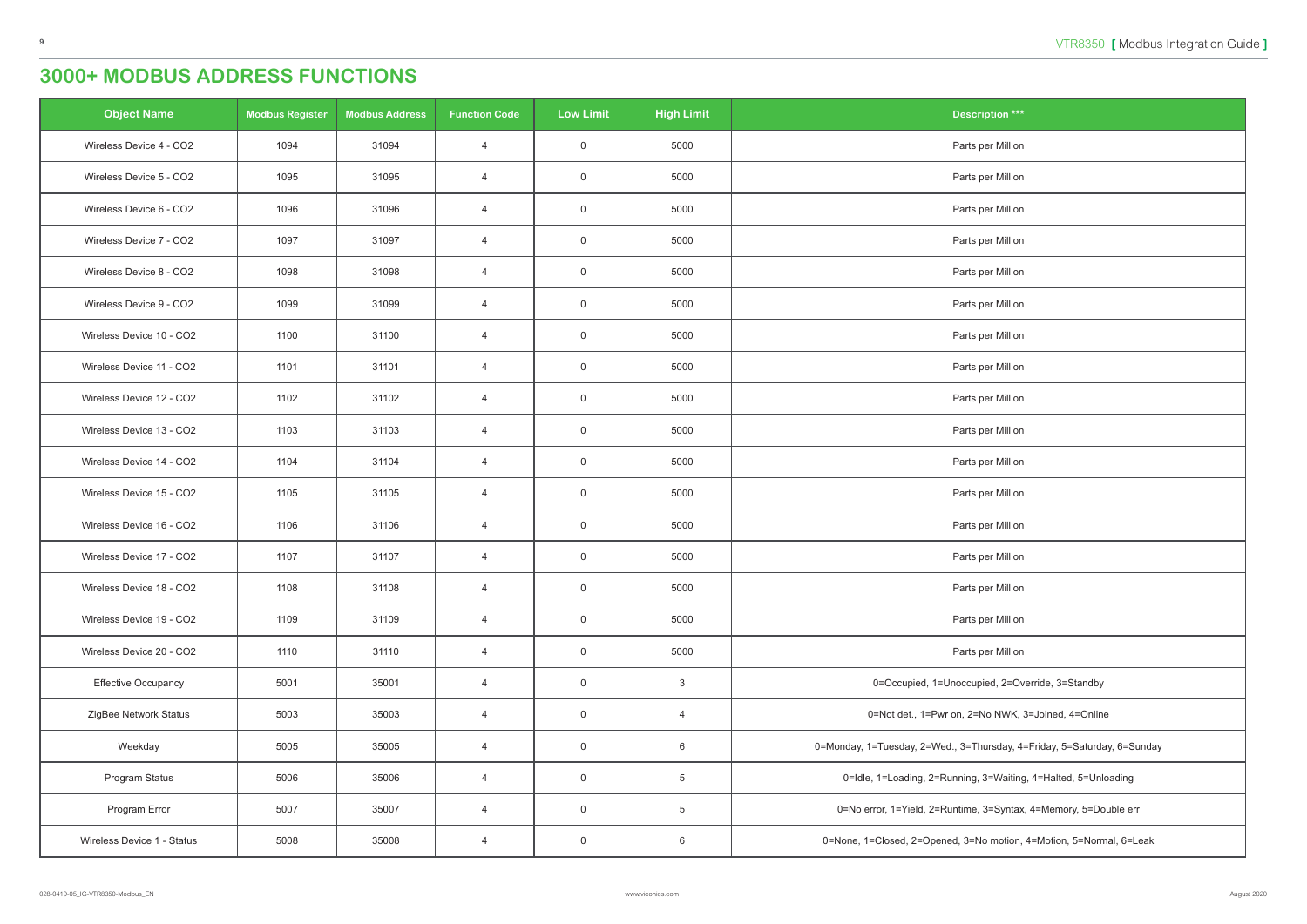| <b>Object Name</b>                       | <b>Modbus Register</b> | <b>Modbus Address</b> | <b>Function Code</b> | <b>Low Limit</b> | <b>High Limit</b> | <b>Description ***</b>                                              |
|------------------------------------------|------------------------|-----------------------|----------------------|------------------|-------------------|---------------------------------------------------------------------|
| Wireless Device 2 - Status               | 5009                   | 35009                 | $\overline{4}$       | $\overline{0}$   | 6                 | 0=None, 1=Closed, 2=Opened, 3=No motion, 4=Motion, 5=Normal, 6=Leak |
| Wireless Device 3 - Status               | 5010                   | 35010                 | $\overline{4}$       | $\overline{0}$   | 6                 | 0=None, 1=Closed, 2=Opened, 3=No motion, 4=Motion, 5=Normal, 6=Leak |
| Wireless Device 4 - Status               | 5011                   | 35011                 | $\overline{4}$       | $\overline{0}$   | 6                 | 0=None, 1=Closed, 2=Opened, 3=No motion, 4=Motion, 5=Normal, 6=Leak |
| Wireless Device 5 - Status               | 5012                   | 35012                 | $\overline{4}$       | $\overline{0}$   | 6                 | 0=None, 1=Closed, 2=Opened, 3=No motion, 4=Motion, 5=Normal, 6=Leak |
| Wireless Device 6 - Status               | 5013                   | 35013                 | $\overline{4}$       | $\overline{0}$   | 6                 | 0=None, 1=Closed, 2=Opened, 3=No motion, 4=Motion, 5=Normal, 6=Leak |
| Wireless Device 7 - Status               | 5014                   | 35014                 | $\overline{4}$       | $\overline{0}$   | 6                 | 0=None, 1=Closed, 2=Opened, 3=No motion, 4=Motion, 5=Normal, 6=Leak |
| Wireless Device 8 - Status               | 5015                   | 35015                 | $\overline{4}$       | $\overline{0}$   | 6                 | 0=None, 1=Closed, 2=Opened, 3=No motion, 4=Motion, 5=Normal, 6=Leak |
| Wireless Device 9 - Status               | 5016                   | 35016                 | $\overline{4}$       | $\overline{0}$   | 6                 | 0=None, 1=Closed, 2=Opened, 3=No motion, 4=Motion, 5=Normal, 6=Leak |
| Wireless Device 10 - Status              | 5017                   | 35017                 | $\overline{4}$       | $\overline{0}$   | 6                 | 0=None, 1=Closed, 2=Opened, 3=No motion, 4=Motion, 5=Normal, 6=Leak |
| Wireless Device 1 - Battery              | 5018                   | 35018                 | $\overline{4}$       | $\overline{0}$   | 2                 | 0=None, 1=Normal, 2=Low                                             |
| Wireless Device 2 - Battery              | 5019                   | 35019                 | $\overline{4}$       | $\overline{0}$   | 2                 | 0=None, 1=Normal, 2=Low                                             |
| Wireless Device 3 - Battery              | 5020                   | 35020                 | $\overline{4}$       | $\overline{0}$   | 2                 | 0=None, 1=Normal, 2=Low                                             |
| Wireless Device 4 - Battery              | 5021                   | 35021                 | $\overline{4}$       | $\overline{0}$   | $\overline{2}$    | 0=None, 1=Normal, 2=Low                                             |
| Wireless Device 5 - Battery              | 5022                   | 35022                 | $\overline{4}$       | $\overline{0}$   | $\overline{2}$    | 0=None, 1=Normal, 2=Low                                             |
| Wireless Device 6 - Battery              | 5023                   | 35023                 | 4                    | $\overline{0}$   | $\overline{2}$    | 0=None, 1=Normal, 2=Low                                             |
| Wireless Device 7 - Battery              | 5024                   | 35024                 | $\overline{4}$       | $\overline{0}$   | $\overline{2}$    | 0=None, 1=Normal, 2=Low                                             |
| Wireless Device 8 - Battery              | 5025                   | 35025                 | 4                    | $\overline{0}$   | $\overline{2}$    | 0=None, 1=Normal, 2=Low                                             |
| Wireless Device 9 - Battery              | 5026                   | 35026                 | $\overline{4}$       | $\overline{0}$   | $\overline{2}$    | 0=None, 1=Normal, 2=Low                                             |
| Wireless Device 10 - Battery             | 5027                   | 35027                 | $\overline{4}$       | $\overline{0}$   | $\overline{2}$    | 0=None, 1=Normal, 2=Low                                             |
| Wireless Device 1 - Communication Status | 5028                   | 35028                 | 4                    | $\overline{0}$   | 3                 | 0=Not paired, 1=Online, 2=Invalid, 3=Offine                         |
| Wireless Device 2 - Communication Status | 5029                   | 35029                 | $\overline{4}$       | $\overline{0}$   | 3                 | 0=Not paired, 1=Online, 2=Invalid, 3=Offine                         |
| Wireless Device 3 - Communication Status | 5030                   | 35030                 | 4                    | $\overline{0}$   | 3                 | 0=Not paired, 1=Online, 2=Invalid, 3=Offine                         |
| Wireless Device 4 - Communication Status | 5031                   | 35031                 | 4                    | $\overline{0}$   | 3                 | 0=Not paired, 1=Online, 2=Invalid, 3=Offine                         |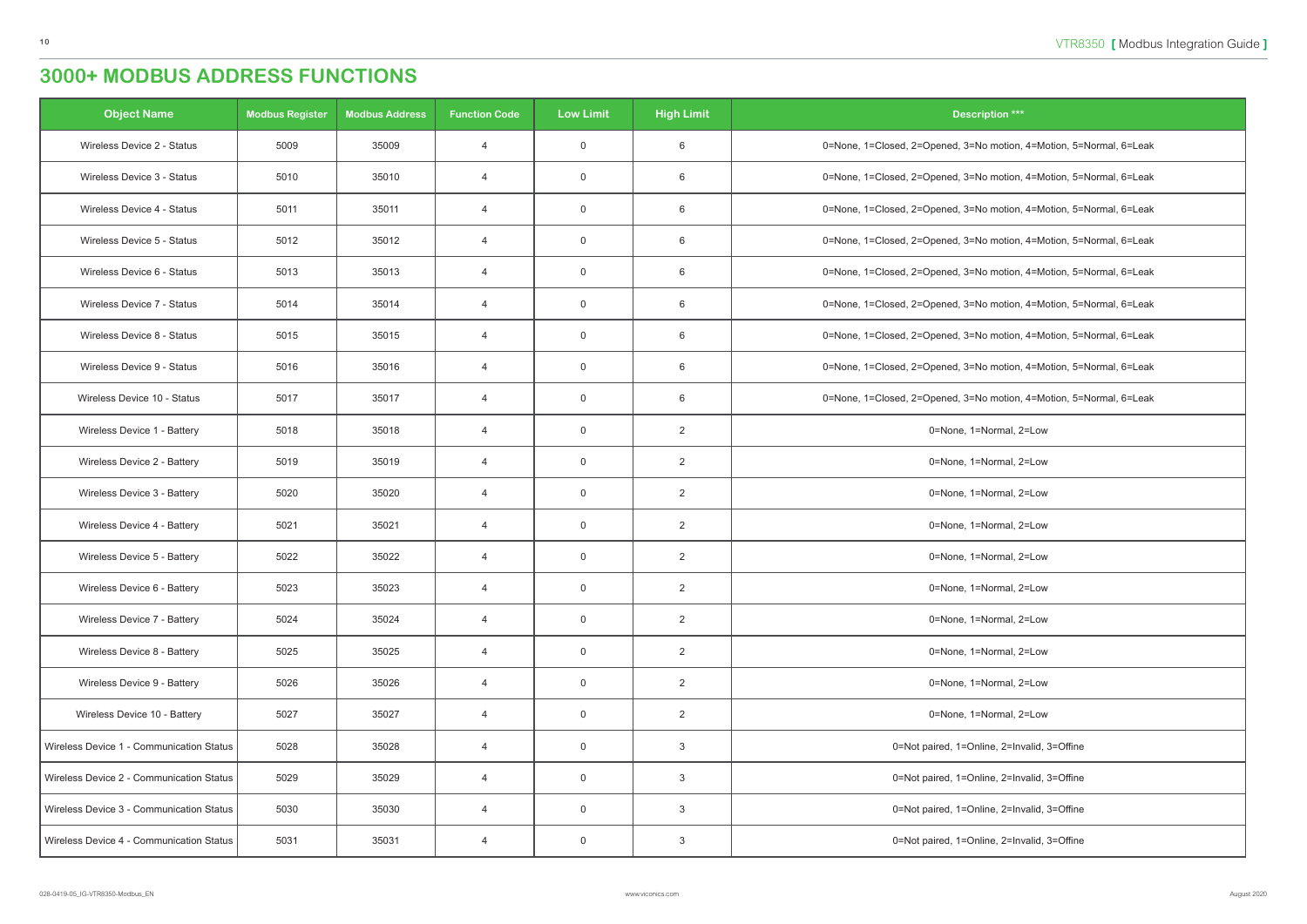| <b>Object Name</b>                                  | <b>Modbus Register</b> | <b>Modbus Address</b> | <b>Function Code</b> | <b>Low Limit</b> | <b>High Limit</b>       | <b>Description ***</b>                                                                                                                                                                                                             |
|-----------------------------------------------------|------------------------|-----------------------|----------------------|------------------|-------------------------|------------------------------------------------------------------------------------------------------------------------------------------------------------------------------------------------------------------------------------|
| Wireless Device 5 - Communication Status            | 5032                   | 35032                 | $\overline{4}$       | $\mathbf 0$      | $\mathbf{3}$            | 0=Not paired, 1=Online, 2=Invalid, 3=Offine                                                                                                                                                                                        |
| Wireless Device 6 - Communication Status            | 5033                   | 35033                 | $\overline{4}$       | $\overline{0}$   | $\mathbf{3}$            | 0=Not paired, 1=Online, 2=Invalid, 3=Offine                                                                                                                                                                                        |
| Wireless Device 7 - Communication Status            | 5034                   | 35034                 | $\overline{4}$       | $\overline{0}$   | $\mathbf{3}$            | 0=Not paired, 1=Online, 2=Invalid, 3=Offine                                                                                                                                                                                        |
| Wireless Device 8 - Communication Status            | 5035                   | 35035                 | $\overline{4}$       | $\overline{0}$   | 3                       | 0=Not paired, 1=Online, 2=Invalid, 3=Offine                                                                                                                                                                                        |
| Wireless Device 9 - Communication Status            | 5036                   | 35036                 | $\overline{4}$       | $\overline{0}$   | 3                       | 0=Not paired, 1=Online, 2=Invalid, 3=Offine                                                                                                                                                                                        |
| Wireless Device 10 - Communication<br><b>Status</b> | 5037                   | 35037                 | $\overline{4}$       | $\overline{0}$   | 3                       | 0=Not paired, 1=Online, 2=Invalid, 3=Offine                                                                                                                                                                                        |
| Wireless IO 1 Status                                | 5038                   | 35038                 | $\overline{4}$       | $\overline{0}$   | $\overline{2}$          | 0=Offline, 1=Online, 2=Busy                                                                                                                                                                                                        |
| Wireless IO 2 Status                                | 5039                   | 35039                 | $\overline{4}$       | $\overline{0}$   | $\overline{2}$          | 0=Offline, 1=Online, 2=Busy                                                                                                                                                                                                        |
| Wireless IO 3 Status                                | 5040                   | 35040                 | $\overline{4}$       | $\overline{0}$   | 2                       | 0=Offline, 1=Online, 2=Busy                                                                                                                                                                                                        |
| Wireless IO 1 Remove                                | 5041                   | 35041                 | $\overline{4}$       | $\overline{0}$   | $\overline{1}$          | $0 = No, 1 = Yes$                                                                                                                                                                                                                  |
| Wireless IO 2 Remove                                | 5042                   | 35042                 | $\overline{4}$       | $\overline{0}$   | $\overline{1}$          | $0 = No$ , $1 = Yes$                                                                                                                                                                                                               |
| Wireless IO 3 Remove                                | 5043                   | 35043                 | $\overline{4}$       | $\overline{0}$   | $\overline{\mathbf{1}}$ | $0 = No$ , $1 = Yes$                                                                                                                                                                                                               |
| CO2 Effective Source                                | 5044                   | 35044                 | $\overline{4}$       | $\overline{0}$   | 23                      | 0=None, 1=Internal, 2=Error, 3=Wired, 4=WL 1, 5=WL 2, 6=WL 3, 7=WL 4, 8=WL 5, 9=WL 6, 10=WL 7, 11=WL 8,<br>12=WL 9, 13=WL 10, 14=WL 11, 15=WL 12, 16=WL 13, 17=WL 14, 18=WL 15, 19=WL 16, 20=WL 17 21=WL 18,<br>22=WL 19, 23=WL 20 |
| Effective temperature sensor                        | 5048                   | 35048                 | $\overline{4}$       | $\overline{0}$   | 22                      | 0=Wired, 1=Internal, 2=WL IO, 3=WL 1, 4=WL 2, 5=WL 3, 6=WL 4, 7=WL 5, 8=WL 6, 9=WL 7, 10=WL 8, 11=WL 9,<br>12=WL 10, 13=WL 11, 14=WL 12, 15=WL 13, 16=WL 14, 17=WL 15, 18=WL 16, 19=WL 17 20=WL 18, 21=WL 19, 1<br>22=WL 20        |
| Effective relative humidity sensor                  | 5049                   | 35049                 | $\overline{4}$       | $\overline{0}$   | 21                      | 0=None, 1=Internal, 2=WL 1, 3=WL 2, 4=WL 3, 5=WL 4, 6=WL 5, 7=WL 6, 8=WL 7, 9=WL 8, 10=WL 9, 11=WL 10,<br>12=WL 11, 13=WL 12, 14=WL 13, 15=WL 14, 16=WL 15, 17=WL 16, 18=WL 17 19=WL 18, 20=WL 19, 21=WL 20                        |
| Effective System Mode                               | 5050                   | 35050                 | $\overline{4}$       | $\overline{0}$   | $\overline{1}$          | 0=Cool, 1=Heat                                                                                                                                                                                                                     |
| Wi-Fi Module Status                                 | 5051                   | 35051                 | 4                    | $\mathsf 0$      | 6                       | $0 =$ Offline; 1 = Initializing; 2 = Ready; 3 = Booting; 4 = Resetting; 5 = Fail; 6 = Testing                                                                                                                                      |
| Wi-Fi Status                                        | 5052                   | 35052                 | 4                    | $\overline{0}$   | 6                       | $0 =$ Idle; 1 = Associate; 2 = Config.; 3 = Ready; 4 = Online; 5 = Disconn.; 6 = Failure                                                                                                                                           |
| <b>BACnet IP Status</b>                             | 5053                   | 35053                 | $\overline{4}$       | $\overline{0}$   | $\overline{2}$          | $0 = Disabled$ ; $1 = Enabled$                                                                                                                                                                                                     |
| <b>SMTP Server Status</b>                           | 5054                   | 35054                 | $\overline{4}$       | $\overline{0}$   | $\mathbf{3}$            | $0 =$ Unkown; $1 =$ Disabled; $2 =$ Offline; $3 =$ Online                                                                                                                                                                          |
| <b>Facility Expert Enabled</b>                      | 5055                   | 35055                 | 4                    | $\mathbf 0$      | $\overline{1}$          | 0=Disabled, 1=Enabled                                                                                                                                                                                                              |
| <b>Facility Expert Status</b>                       | 5056                   | 35056                 | $\overline{4}$       | $\overline{0}$   | $5\phantom{.0}$         | 0=Disabled, 1=Offline, 2=Connect., 3=Online, 4=Failure, 5=Unknown                                                                                                                                                                  |
| Wireless Device 11 - Status                         | 5057                   | 35057                 | 4                    | $\overline{0}$   | 6                       | 0=None, 1=Closed, 2=Opened, 3=No motion, 4=Motion, 5=Normal, 6=Leak                                                                                                                                                                |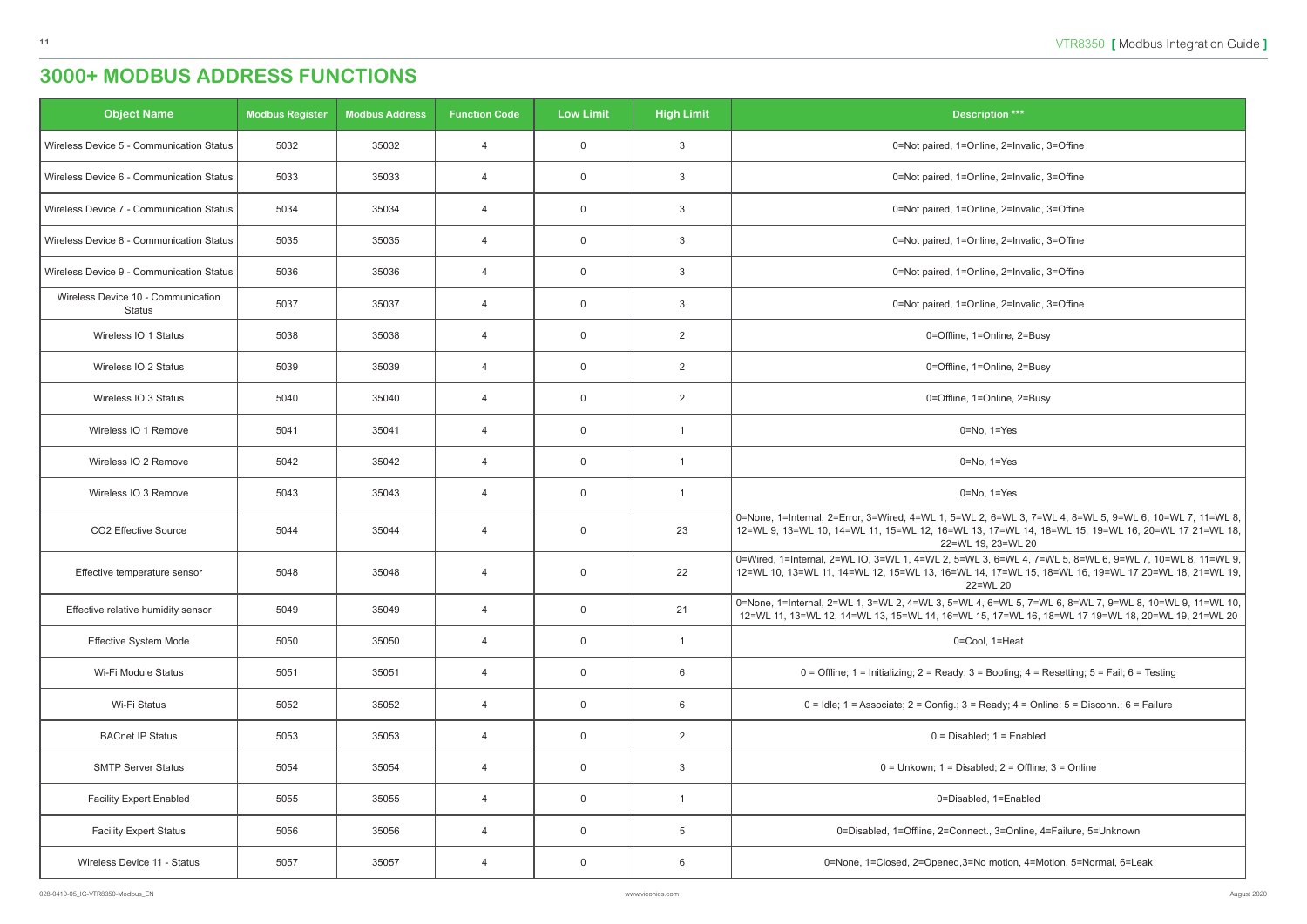| <b>Object Name</b>                                  | <b>Modbus Register</b> | <b>Modbus Address</b> | <b>Function Code</b> | <b>Low Limit</b> | <b>High Limit</b> | <b>Description ***</b>                                              |
|-----------------------------------------------------|------------------------|-----------------------|----------------------|------------------|-------------------|---------------------------------------------------------------------|
| Wireless Device 12 - Status                         | 5058                   | 35058                 | $\overline{4}$       | $\overline{0}$   | 6                 | 0=None, 1=Closed, 2=Opened, 3=No motion, 4=Motion, 5=Normal, 6=Leak |
| Wireless Device 13 - Status                         | 5059                   | 35059                 | $\overline{4}$       | $\mathbf 0$      | 6                 | 0=None, 1=Closed, 2=Opened, 3=No motion, 4=Motion, 5=Normal, 6=Leak |
| Wireless Device 14 - Status                         | 5060                   | 35060                 | $\overline{4}$       | $\mathbf 0$      | 6                 | 0=None, 1=Closed, 2=Opened, 3=No motion, 4=Motion, 5=Normal, 6=Leak |
| Wireless Device 15 - Status                         | 5061                   | 35061                 | $\overline{4}$       | $\mathbf 0$      | 6                 | 0=None, 1=Closed, 2=Opened, 3=No motion, 4=Motion, 5=Normal, 6=Leak |
| Wireless Device 16 - Status                         | 5062                   | 35062                 | $\overline{4}$       | $\mathbf 0$      | 6                 | 0=None, 1=Closed, 2=Opened, 3=No motion, 4=Motion, 5=Normal, 6=Leak |
| Wireless Device 17 - Status                         | 5063                   | 35063                 | $\overline{4}$       | $\overline{0}$   | 6                 | 0=None, 1=Closed, 2=Opened, 3=No motion, 4=Motion, 5=Normal, 6=Leak |
| Wireless Device 18 - Status                         | 5064                   | 35064                 | $\overline{4}$       | $\mathbf 0$      | 6                 | 0=None, 1=Closed, 2=Opened, 3=No motion, 4=Motion, 5=Normal, 6=Leak |
| Wireless Device 19 - Status                         | 5065                   | 35065                 | $\overline{4}$       | $\overline{0}$   | 6                 | 0=None, 1=Closed, 2=Opened, 3=No motion, 4=Motion, 5=Normal, 6=Leak |
| Wireless Device 20 - Status                         | 5066                   | 35066                 | $\overline{4}$       | $\overline{0}$   | 6                 | 0=None, 1=Closed, 2=Opened, 3=No motion, 4=Motion, 5=Normal, 6=Leak |
| Wireless Device 11 - Battery                        | 5067                   | 35067                 | $\overline{4}$       | $\mathbf 0$      | $\overline{2}$    | 0=None, 1=Normal, 2=Low                                             |
| Wireless Device 12 - Battery                        | 5068                   | 35068                 | $\overline{4}$       | $\overline{0}$   | $\overline{2}$    | 0=None, 1=Normal, 2=Low                                             |
| Wireless Device 13 - Battery                        | 5069                   | 35069                 | $\overline{4}$       | $\overline{0}$   | $\overline{2}$    | 0=None, 1=Normal, 2=Low                                             |
| Wireless Device 14 - Battery                        | 5070                   | 35070                 | $\overline{4}$       | $\mathbf 0$      | $\overline{2}$    | 0=None, 1=Normal, 2=Low                                             |
| Wireless Device 15 - Battery                        | 5071                   | 35071                 | $\overline{4}$       | $\overline{0}$   | $\overline{2}$    | 0=None, 1=Normal, 2=Low                                             |
| Wireless Device 16 - Battery                        | 5072                   | 35072                 | 4                    | $\overline{0}$   | $\overline{2}$    | 0=None, 1=Normal, 2=Low                                             |
| Wireless Device 17 - Battery                        | 5073                   | 35073                 | $\overline{4}$       | $\overline{0}$   | $\overline{2}$    | 0=None, 1=Normal, 2=Low                                             |
| Wireless Device 18 - Battery                        | 5074                   | 35074                 | $\overline{4}$       | $\overline{0}$   | $\overline{2}$    | 0=None, 1=Normal, 2=Low                                             |
| Wireless Device 19 - Battery                        | 5075                   | 35075                 | $\overline{4}$       | $\overline{0}$   | $\overline{2}$    | 0=None, 1=Normal, 2=Low                                             |
| Wireless Device 20 - Battery                        | 5076                   | 35076                 | $\overline{4}$       | $\overline{0}$   | $\overline{2}$    | 0=None, 1=Normal, 2=Low                                             |
| Wireless Device 11 - Communication<br><b>Status</b> | 5077                   | 35077                 | $\overline{4}$       | $\overline{0}$   | $\mathbf{3}$      | 0=Not paired, 1=Online, 2=Invalid, 3=Offline                        |
| Wireless Device 12 - Communication<br><b>Status</b> | 5078                   | 35078                 | $\overline{4}$       | $\overline{0}$   | 3                 | 0=Not paired, 1=Online, 2=Invalid, 3=Offline                        |
| Wireless Device 13 - Communication<br>Status        | 5079                   | 35079                 | $\overline{4}$       | $\overline{0}$   | 3                 | 0=Not paired, 1=Online, 2=Invalid, 3=Offline                        |
| Wireless Device 14 - Communication<br>Status        | 5080                   | 35080                 | $\overline{4}$       | $\overline{0}$   | 3                 | 0=Not paired, 1=Online, 2=Invalid, 3=Offline                        |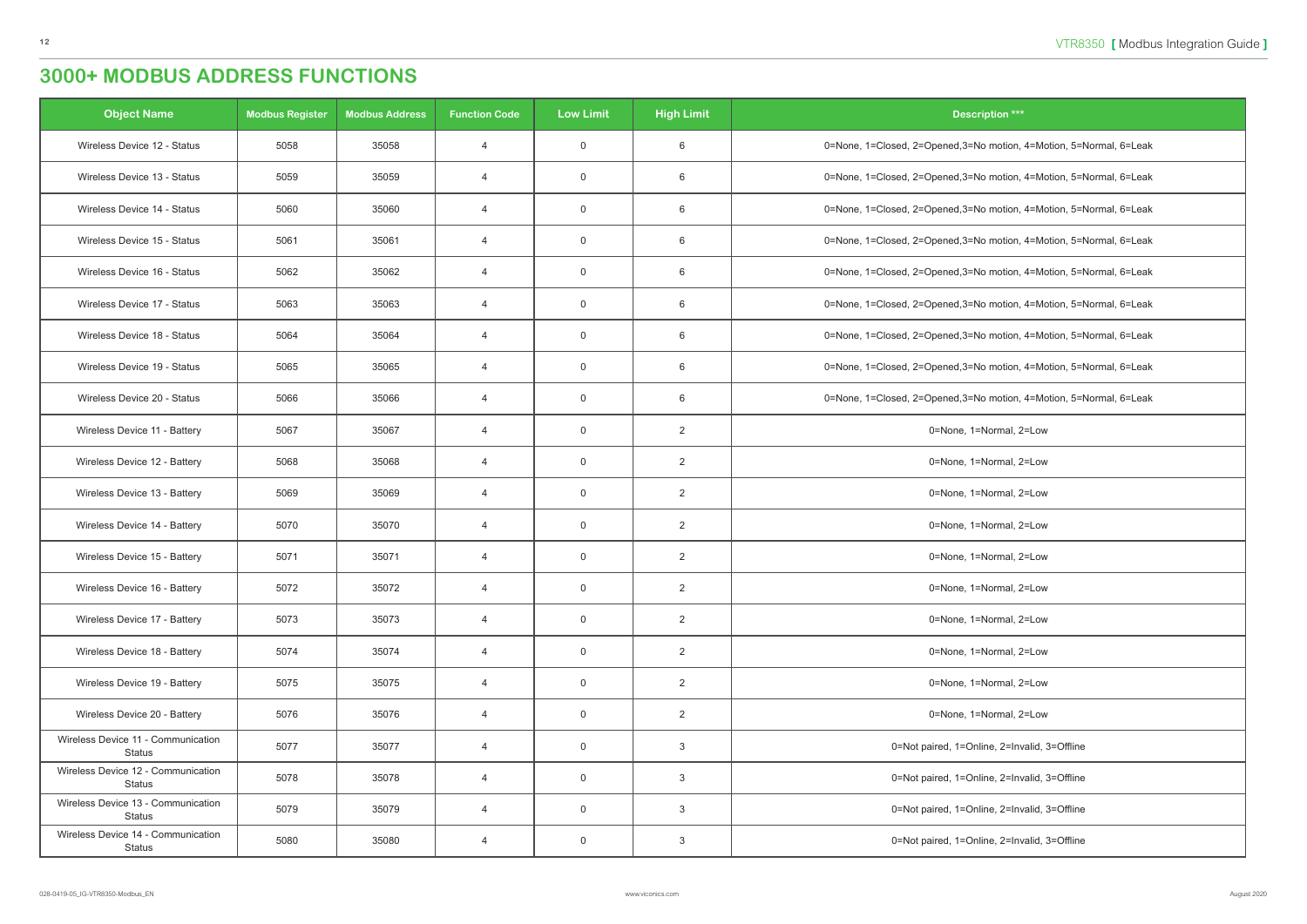| <b>Object Name</b>                                  | <b>Modbus Register</b> | <b>Modbus Address</b> | <b>Function Code</b> | <b>Low Limit</b> | <b>High Limit</b> | <b>Description ***</b>                                                      |
|-----------------------------------------------------|------------------------|-----------------------|----------------------|------------------|-------------------|-----------------------------------------------------------------------------|
| Wireless Device 15 - Communication<br><b>Status</b> | 5081                   | 35081                 | $\overline{4}$       | $\overline{0}$   | 3                 | 0=Not paired, 1=Online, 2=Invalid, 3=Offline                                |
| Wireless Device 16 - Communication<br><b>Status</b> | 5082                   | 35082                 | $\overline{4}$       | $\overline{0}$   | 3                 | 0=Not paired, 1=Online, 2=Invalid, 3=Offline                                |
| Wireless Device 17 - Communication<br><b>Status</b> | 5083                   | 35083                 | $\overline{4}$       | $\overline{0}$   | 3                 | 0=Not paired, 1=Online, 2=Invalid, 3=Offline                                |
| Wireless Device 18 - Communication<br><b>Status</b> | 5084                   | 35084                 | $\overline{4}$       | $\overline{0}$   | 3                 | 0=Not paired, 1=Online, 2=Invalid, 3=Offline                                |
| Wireless Device 19 - Communication<br><b>Status</b> | 5085                   | 35085                 | $\overline{4}$       | $\overline{0}$   | 3                 | 0=Not paired, 1=Online, 2=Invalid, 3=Offline                                |
| Wireless Device 20 - Communication<br>Status        | 5086                   | 35086                 | $\overline{4}$       | $\overline{0}$   | 3                 | 0=Not paired, 1=Online, 2=Invalid, 3=Offline                                |
| Wireless Device 1 - Sensor Type                     | 5087                   | 35087                 | $\overline{4}$       | $\overline{0}$   | $\overline{7}$    | 0=None, 1=Unknown, 2=Motion, 3=Contact, 4=Water, 5=Temp., 6=Temp./RH, 7=CO2 |
| Wireless Device 2 - Sensor Type                     | 5088                   | 35088                 | $\overline{4}$       | $\overline{0}$   | $\overline{7}$    | 0=None, 1=Unknown, 2=Motion, 3=Contact, 4=Water, 5=Temp., 6=Temp./RH, 7=CO2 |
| Wireless Device 3 - Sensor Type                     | 5089                   | 35089                 | $\overline{4}$       | $\overline{0}$   | $\overline{7}$    | 0=None, 1=Unknown, 2=Motion, 3=Contact, 4=Water, 5=Temp., 6=Temp./RH, 7=CO2 |
| Wireless Device 4 - Sensor Type                     | 5090                   | 35090                 | $\overline{4}$       | $\overline{0}$   | $\overline{7}$    | 0=None, 1=Unknown, 2=Motion, 3=Contact, 4=Water, 5=Temp., 6=Temp./RH, 7=CO2 |
| Wireless Device 5 - Sensor Type                     | 5091                   | 35091                 | $\overline{4}$       | $\overline{0}$   | $\overline{7}$    | 0=None, 1=Unknown, 2=Motion, 3=Contact, 4=Water, 5=Temp., 6=Temp./RH, 7=CO2 |
| Wireless Device 6 - Sensor Type                     | 5092                   | 35092                 | $\overline{4}$       | $\overline{0}$   | $\overline{7}$    | 0=None, 1=Unknown, 2=Motion, 3=Contact, 4=Water, 5=Temp., 6=Temp./RH, 7=CO2 |
| Wireless Device 7 - Sensor Type                     | 5093                   | 35093                 | $\overline{4}$       | $\overline{0}$   | $\overline{7}$    | 0=None, 1=Unknown, 2=Motion, 3=Contact, 4=Water, 5=Temp., 6=Temp./RH, 7=CO2 |
| Wireless Device 8 - Sensor Type                     | 5094                   | 35094                 | $\overline{4}$       | $\overline{0}$   | $\overline{7}$    | 0=None, 1=Unknown, 2=Motion, 3=Contact, 4=Water, 5=Temp., 6=Temp./RH, 7=CO2 |
| Wireless Device 9 - Sensor Type                     | 5095                   | 35095                 | 4                    | $\mathbf 0$      |                   | 0=None, 1=Unknown, 2=Motion, 3=Contact, 4=Water, 5=Temp., 6=Temp./RH, 7=CO2 |
| Wireless Device 10 - Sensor Type                    | 5096                   | 35096                 | $\overline{4}$       | $\overline{0}$   | $\overline{7}$    | 0=None, 1=Unknown, 2=Motion, 3=Contact, 4=Water, 5=Temp., 6=Temp./RH, 7=CO2 |
| Wireless Device 11 - Sensor Type                    | 5097                   | 35097                 | 4                    | $\overline{0}$   | $\overline{7}$    | 0=None, 1=Unknown, 2=Motion, 3=Contact, 4=Water, 5=Temp., 6=Temp./RH, 7=CO2 |
| Wireless Device 12 - Sensor Type                    | 5098                   | 35098                 | $\overline{4}$       | $\overline{0}$   | $\overline{7}$    | 0=None, 1=Unknown, 2=Motion, 3=Contact, 4=Water, 5=Temp., 6=Temp./RH, 7=CO2 |
| Wireless Device 13 - Sensor Type                    | 5099                   | 35099                 | $\overline{4}$       | $\overline{0}$   | $\overline{7}$    | 0=None, 1=Unknown, 2=Motion, 3=Contact, 4=Water, 5=Temp., 6=Temp./RH, 7=CO2 |
| Wireless Device 14 - Sensor Type                    | 5100                   | 35100                 | $\overline{4}$       | $\overline{0}$   | $\overline{7}$    | 0=None, 1=Unknown, 2=Motion, 3=Contact, 4=Water, 5=Temp., 6=Temp./RH, 7=CO2 |
| Wireless Device 15 - Sensor Type                    | 5101                   | 35101                 | $\overline{4}$       | $\overline{0}$   | 7                 | 0=None, 1=Unknown, 2=Motion, 3=Contact, 4=Water, 5=Temp., 6=Temp./RH, 7=CO2 |
| Wireless Device 16 - Sensor Type                    | 5102                   | 35102                 | 4                    | $\overline{0}$   | $\overline{7}$    | 0=None, 1=Unknown, 2=Motion, 3=Contact, 4=Water, 5=Temp., 6=Temp./RH, 7=CO2 |
| Wireless Device 17 - Sensor Type                    | 5103                   | 35103                 | $\overline{4}$       | $\overline{0}$   | 7                 | 0=None, 1=Unknown, 2=Motion, 3=Contact, 4=Water, 5=Temp., 6=Temp./RH, 7=CO2 |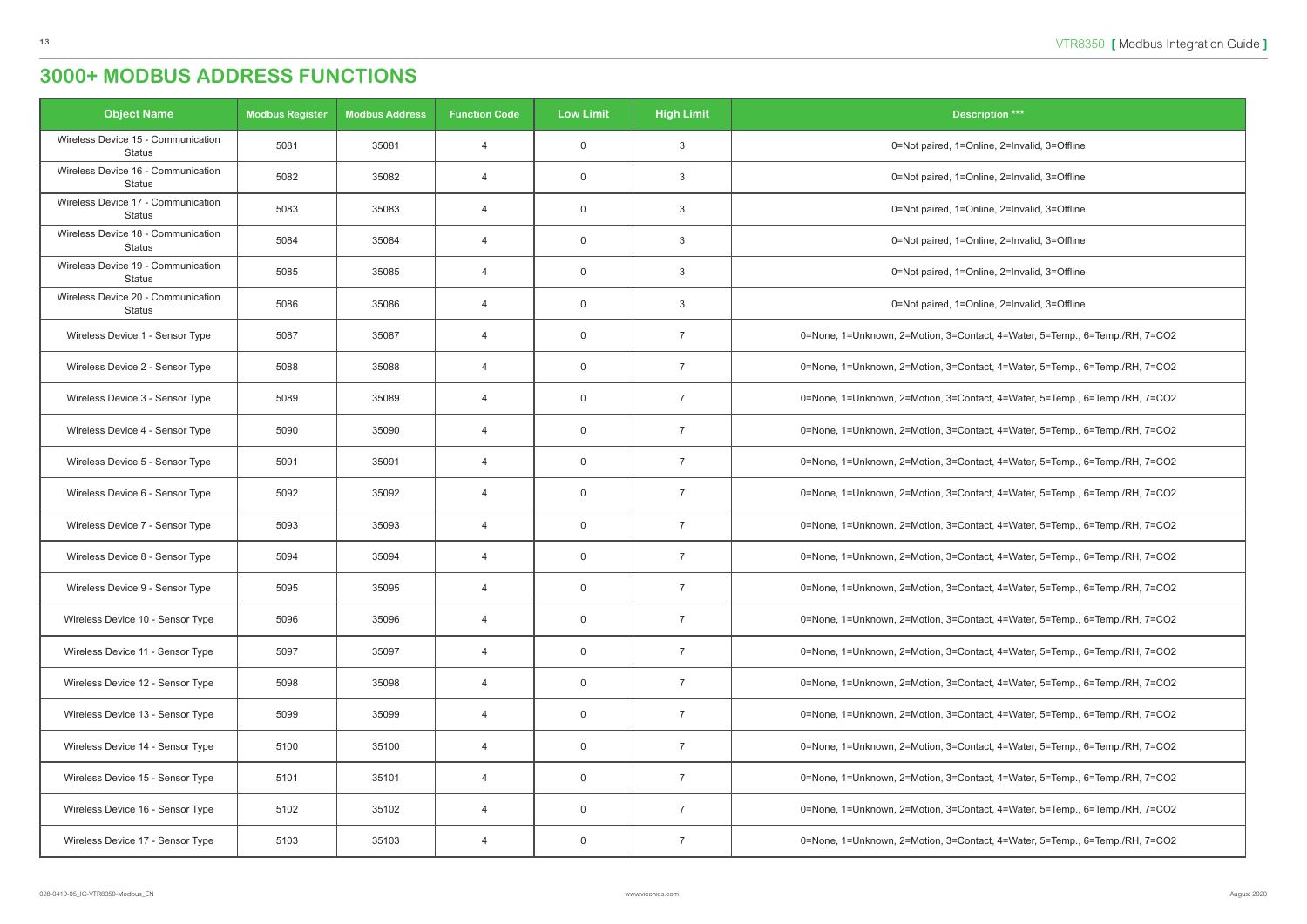act, 4=Water, 5=Temp., 6=Temp./RH, 7=CO2

ot, 4=Water, 5=Temp., 6=Temp./RH, 7=CO2

ot, 4=Water, 5=Temp., 6=Temp./RH, 7=CO2

ACnet, 3=NTP, 4=Cloud

| Description ***                              | <b>High Limit</b> | <b>Low Limit</b> | <b>Function Code</b> | <b>Modbus Address</b> | <b>Modbus Register</b> | <b>Object Name</b>               |
|----------------------------------------------|-------------------|------------------|----------------------|-----------------------|------------------------|----------------------------------|
| 0=None, 1=Unknown, 2=Motion, 3=Contact, 4=Wa |                   | 0                |                      | 35104                 | 5104                   | Wireless Device 18 - Sensor Type |
| 0=None, 1=Unknown, 2=Motion, 3=Contact, 4=Wa |                   | 0                |                      | 35105                 | 5105                   | Wireless Device 19 - Sensor Type |
| 0=None, 1=Unknown, 2=Motion, 3=Contact, 4=Wa |                   | $\mathbf{0}$     |                      | 35106                 | 5106                   | Wireless Device 20 - Sensor Type |
| 0=None, 1=Local, 2=BACnet, 3                 |                   | 0                |                      | 35107                 | 5107                   | Time source                      |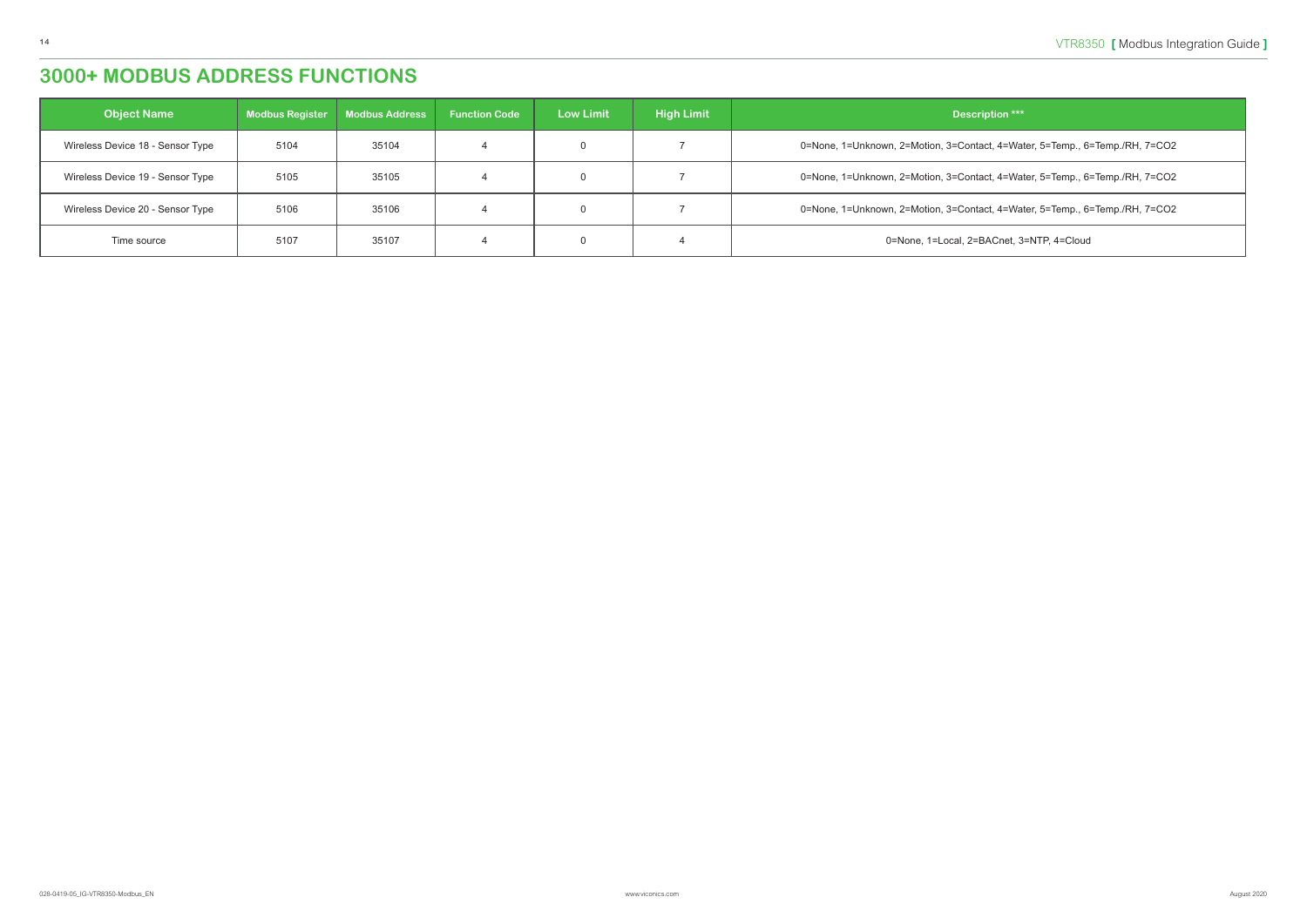<span id="page-14-0"></span>

| <b>Object Name</b>              | <b>Modbus Register</b>  | <b>Modbus Address</b> | <b>Function Code</b> | <b>Low Limit</b> | <b>High Limit</b>       | <b>Description ***</b>                                                                                                                                                                                                                                                         |
|---------------------------------|-------------------------|-----------------------|----------------------|------------------|-------------------------|--------------------------------------------------------------------------------------------------------------------------------------------------------------------------------------------------------------------------------------------------------------------------------|
| Temperature Scale               | $\overline{\mathbf{1}}$ | 40001                 | 3,6                  | $\mathbf 0$      | $\overline{1}$          | $0 = °C$ , $1 = °F$                                                                                                                                                                                                                                                            |
| Display Language                | 2                       | 40002                 | 3,6                  | $\overline{0}$   | 22                      | 0=English, 1=French, 2=Spanish, 3=Chinese, 4=Russian, 5=Arabic, 6=Bulgarian, 7=Czech, 8=Danish, 9=Dutch,<br>10=Finnish, 11=German, 12=Hungarian, 13=Indones, 14=Italian, 15=Norwegian, 16=polish, 17=Portug., 18=Slovak,<br>19=Swedish, 20=Turkish, 21 = Japanese, 22 = Hebrew |
| Fan Mode                        | $\mathbf{3}$            | 40003                 | 3,6                  | $\mathbf 0$      | $\overline{4}$          | 0=Low, 1=Med, 2=High, 3=Auto, 4=On                                                                                                                                                                                                                                             |
| System Mode                     | $\overline{4}$          | 40004                 | 3,6                  | $\overline{0}$   | 3                       | 0=Off, 1=Auto, 2=Cool, 3=Heat                                                                                                                                                                                                                                                  |
| RB12 Configuration              | $5\phantom{.0}$         | 40005                 | 3,6                  | $\mathsf 0$      | 2                       | 0=None, 1=Filter, 2=Service                                                                                                                                                                                                                                                    |
| Auto Mode Enable                | $6\phantom{.}6$         | 40006                 | 3,6                  | $\overline{0}$   | $\overline{1}$          | 0=Disabled, 1=Enabled                                                                                                                                                                                                                                                          |
| <b>Heating Valve</b>            | $\overline{7}$          | 40007                 | 3,6                  | $\mathsf 0$      | $\overline{\mathbf{1}}$ | $0=NO$ , $1=NC$                                                                                                                                                                                                                                                                |
| <b>BI1 Configuration</b>        | 8                       | 40008                 | 3,6                  | $\overline{0}$   | $\overline{4}$          | 0=None, 1=Rem NSB, 2=Motion NO, 3=Motion, NC, 4=Window                                                                                                                                                                                                                         |
| <b>BI2 Configuration</b>        | 9                       | 40009                 | 3,6                  | $\overline{0}$   | 2                       | 0=None, 1=Door dry, 2=Override                                                                                                                                                                                                                                                 |
| Room Humidity Display           | 10                      | 40010                 | 3,6                  | $\mathsf 0$      | $\overline{1}$          | 0=Disabled, 1=Enabled                                                                                                                                                                                                                                                          |
| <b>Cooling Valve</b>            | 11                      | 40011                 | 3,6                  | $\overline{0}$   | $\overline{1}$          | $0=NO$ , $1=NC$                                                                                                                                                                                                                                                                |
| <b>Dehumidification Lockout</b> | 12                      | 40012                 | 3,6                  | $\mathsf 0$      | $\overline{1}$          | 0=Disabled, 1=Enabled                                                                                                                                                                                                                                                          |
| RUI1 Configuration              | 13                      | 40013                 | 3,6                  | $\overline{0}$   | $5\phantom{.0}$         | 0=None, 1=Filter, 2=Service, 3=COC/NH, 4=COC/NC, 5=COS                                                                                                                                                                                                                         |
| <b>Pulsed Heating</b>           | 15                      | 40015                 | 3,6                  | $\mathsf 0$      | $\overline{2}$          | 0=Off, 1=On, 2=Occ out                                                                                                                                                                                                                                                         |
| Fan Sequence                    | 16                      | 40016                 | 3,6                  | $\mathsf 0$      | $\overline{4}$          | 0=L-M-H, 1=L-H, 2=L-M-H-A, 3=L-H-A, 4=On-Auto                                                                                                                                                                                                                                  |
| Setpoint Function               | 17                      | 40017                 | 3,6                  | $\overline{0}$   | $\mathbf{1}$            | 0=Dual SP, 1=Attach SP                                                                                                                                                                                                                                                         |
| Auto Mode Fan Function          | 18                      | 40018                 | 3,6                  | $\mathsf 0$      | $\overline{1}$          | $0 = AS$ , $1 = AS/AD$                                                                                                                                                                                                                                                         |
| Fan Control in Heating Mode     | 19                      | 40019                 | 3,6                  | $\mathsf 0$      | $\overline{2}$          | 0=On, 1=Off-Auto, 2=Off-all                                                                                                                                                                                                                                                    |
| Sequence of Operation           | 20                      | 40020                 | 3,6                  | $\mathsf 0$      | $\mathbf{3}$            | 0=Cool only, 1=Heat only, 2=Cool/Heat, 3=Heat-Rht, 4=Reheat                                                                                                                                                                                                                    |
| Occupancy Command               | 22                      | 40022                 | 3,6                  | $\mathsf 0$      | $\overline{2}$          | 0=Loc. occ., 1=Occupied, 2=Unocc.                                                                                                                                                                                                                                              |
| Network Units                   | 23                      | 40023                 | 3,6                  | $\overline{0}$   | $\mathbf{1}$            | 0=SI, 1=Imperial                                                                                                                                                                                                                                                               |
| No Activity Sleep Mode Time     | 26                      | 40026                 | 3,6                  | $\mathsf 0$      | $\overline{1}$          | 0=Disabled, 1=Enabled                                                                                                                                                                                                                                                          |
| Time Format                     | 27                      | 40027                 | 3,6                  | $\mathsf 0$      | $\overline{1}$          | 0=AM-PM, 1=24-Hours                                                                                                                                                                                                                                                            |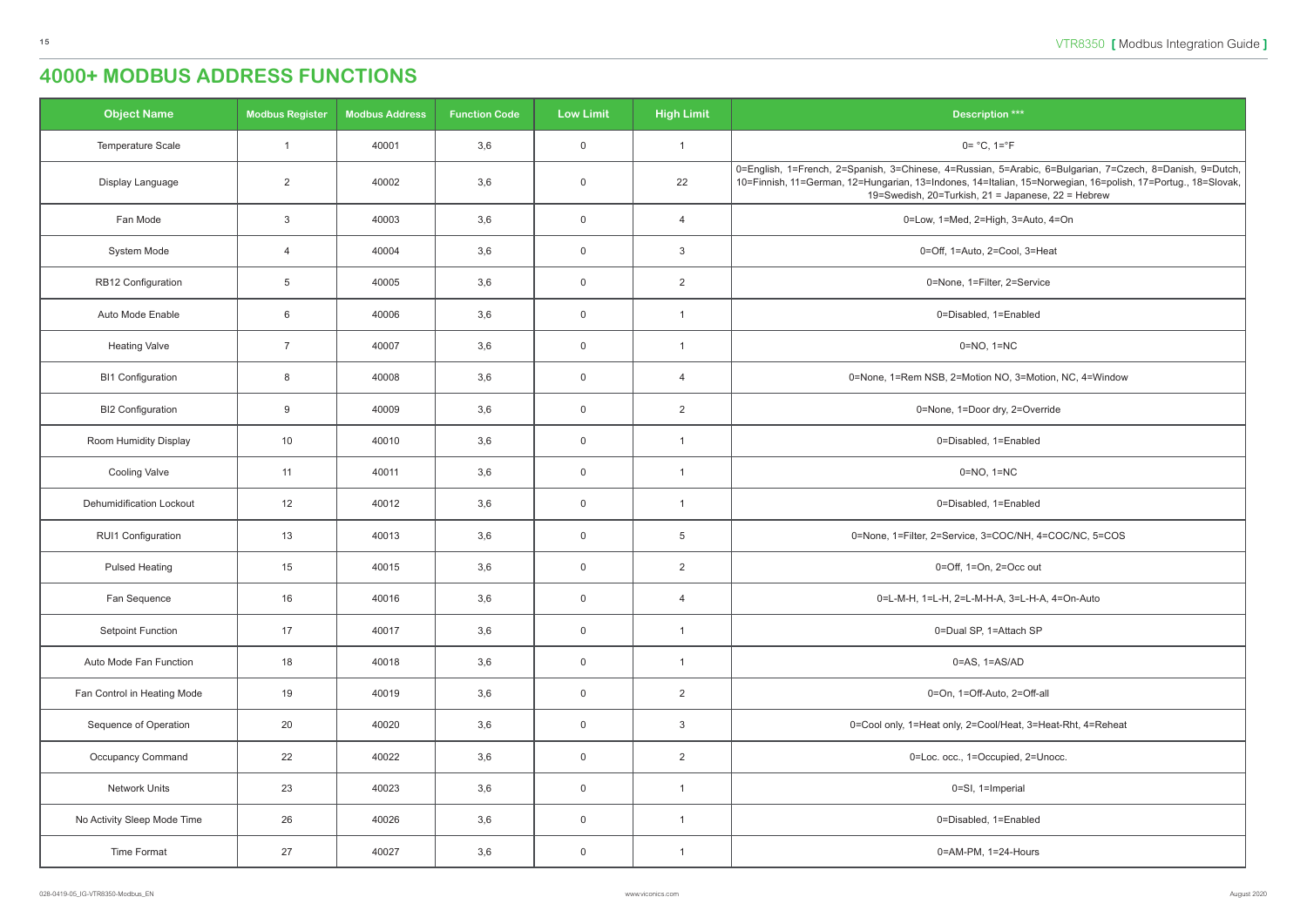| <b>Object Name</b>                | <b>Modbus Register</b> | <b>Modbus Address</b> | <b>Function Code</b> | <b>Low Limit</b> | <b>High Limit</b>       | <b>Description ***</b>                                                                                |
|-----------------------------------|------------------------|-----------------------|----------------------|------------------|-------------------------|-------------------------------------------------------------------------------------------------------|
| <b>Standby Mode Configuration</b> | 28                     | 40028                 | 3,6                  | $\overline{0}$   | $\overline{\mathbf{1}}$ | 0=Absolute, 1=Offset                                                                                  |
| <b>HMI Color</b>                  | 29                     | 40029                 | 3,6                  | $\overline{0}$   | $\overline{4}$          | 0=White, 1=Green, 2=Blue, 3=Grey, 4=Dark grey, 5=Pink, 6=Purple, 7=Red, 8=Orange, 9=Black             |
| <b>Main Display</b>               | 30                     | 40030                 | 3,6                  | $\overline{0}$   | -1                      | 0=Temp., 1=Setpoint                                                                                   |
| Long Message Background Colour    | 31                     | 40031                 | 3,6                  | $\mathsf 0$      | 6                       | 0=White, 1=Green, 2=Blue, 3=Grey, 4=Dark grey, 5=Pink, 6=Purple, 7=Red, 8=Orange, 9=Black, 10=Default |
| Use Standby Screen                | 32                     | 40032                 | 3,6                  | $\overline{0}$   | 3                       | 0=No, 1=Yes, 2=Occ. only, 3=Screen sav                                                                |
| <b>Enable Smart Recovery</b>      | 51                     | 40051                 | 3,6                  | $\overline{0}$   | $\overline{\mathbf{1}}$ | $0=Off$ , $1=On$                                                                                      |
| Schedule Menu                     | 54                     | 40054                 | 3,6                  | $\overline{0}$   | 3                       | 0=Disabled, 1=Enabled, 2=Dis.no.clk, 3=En.no.clk                                                      |
| French                            | 56                     | 40056                 | 3,6                  | $\overline{0}$   | -1                      | 0=Disabled, 1=Enabled                                                                                 |
| Spanish                           | 57                     | 40057                 | 3,6                  | $\overline{0}$   | $\overline{1}$          | 0=Disabled, 1=Enabled                                                                                 |
| Chinese                           | 58                     | 40058                 | 3,6                  | $\overline{0}$   | -1                      | 0=Disabled, 1=Enabled                                                                                 |
| Russian                           | 59                     | 40059                 | 3,6                  | $\overline{0}$   | $\overline{\mathbf{1}}$ | 0=Disabled, 1=Enabled                                                                                 |
| Month                             | 60                     | 40060                 | 3,6                  | $\overline{0}$   | 11                      | 0=Jan., 1=Feb., 2=Mar., 3=Apr., 4=May, 5=June, 6=July, 7=Aug., 8=Sept., 9=Oct., 10=Nov., 11=Dec.      |
| Wireless Device 1 - Function      | 66                     | 40066                 | 3,6                  | $\overline{0}$   | 6                       | 0=None, 1=Window, 2=Door, 3=Motion, 4=Env. data, 5=Remove, 6=Water, 7=Refrig., 8=Freezer              |
| Wireless Device 2 - Function      | 67                     | 40067                 | 3,6                  | $\overline{0}$   | 6                       | 0=None, 1=Window, 2=Door, 3=Motion, 4=Env. data, 5=Remove, 6=Water, 7=Refrig., 8=Freezer              |
| Wireless Device 3 - Function      | 68                     | 40068                 | 3,6                  | $\overline{0}$   | 6                       | 0=None, 1=Window, 2=Door, 3=Motion, 4=Env. data, 5=Remove, 6=Water, 7=Refrig., 8=Freezer              |
| Wireless Device 4 - Function      | 69                     | 40069                 | 3,6                  | $\overline{0}$   | 6                       | 0=None, 1=Window, 2=Door, 3=Motion, 4=Env. data, 5=Remove, 6=Water, 7=Refrig., 8=Freezer              |
| Wireless Device 5 - Function      | 70                     | 40070                 | 3,6                  | $\overline{0}$   | 6                       | 0=None, 1=Window, 2=Door, 3=Motion, 4=Env. data, 5=Remove, 6=Water, 7=Refrig., 8=Freezer              |
| Wireless Device 6 - Function      | 71                     | 40071                 | 3,6                  | $\overline{0}$   | 6                       | 0=None, 1=Window, 2=Door, 3=Motion, 4=Env. data, 5=Remove, 6=Water, 7=Refrig., 8=Freezer              |
| Wireless Device 7 - Function      | 72                     | 40072                 | 3,6                  | $\overline{0}$   | 6                       | 0=None, 1=Window, 2=Door, 3=Motion, 4=Env. data, 5=Remove, 6=Water, 7=Refrig., 8=Freezer              |
| Wireless Device 8 - Function      | 73                     | 40073                 | 3,6                  | $\overline{0}$   | 6                       | 0=None, 1=Window, 2=Door, 3=Motion, 4=Env. data, 5=Remove, 6=Water, 7=Refrig., 8=Freezer              |
| Wireless Device 9 - Function      | 74                     | 40074                 | 3,6                  | $\overline{0}$   | 6                       | 0=None, 1=Window, 2=Door, 3=Motion, 4=Env. data, 5=Remove, 6=Water, 7=Refrig., 8=Freezer              |
| Wireless Device 10 - Function     | 75                     | 40075                 | 3,6                  | $\overline{0}$   | 6                       | 0=None, 1=Window, 2=Door, 3=Motion, 4=Env. data, 5=Remove, 6=Water, 7=Refrig., 8=Freezer              |
| Occupancy Source                  | 77                     | 40077                 | 3,6                  | $\overline{0}$   | $\mathbf{3}$            | 0=Motion, 1=Schedule, 2=Mot. occ., 3=Mot. unoc.                                                       |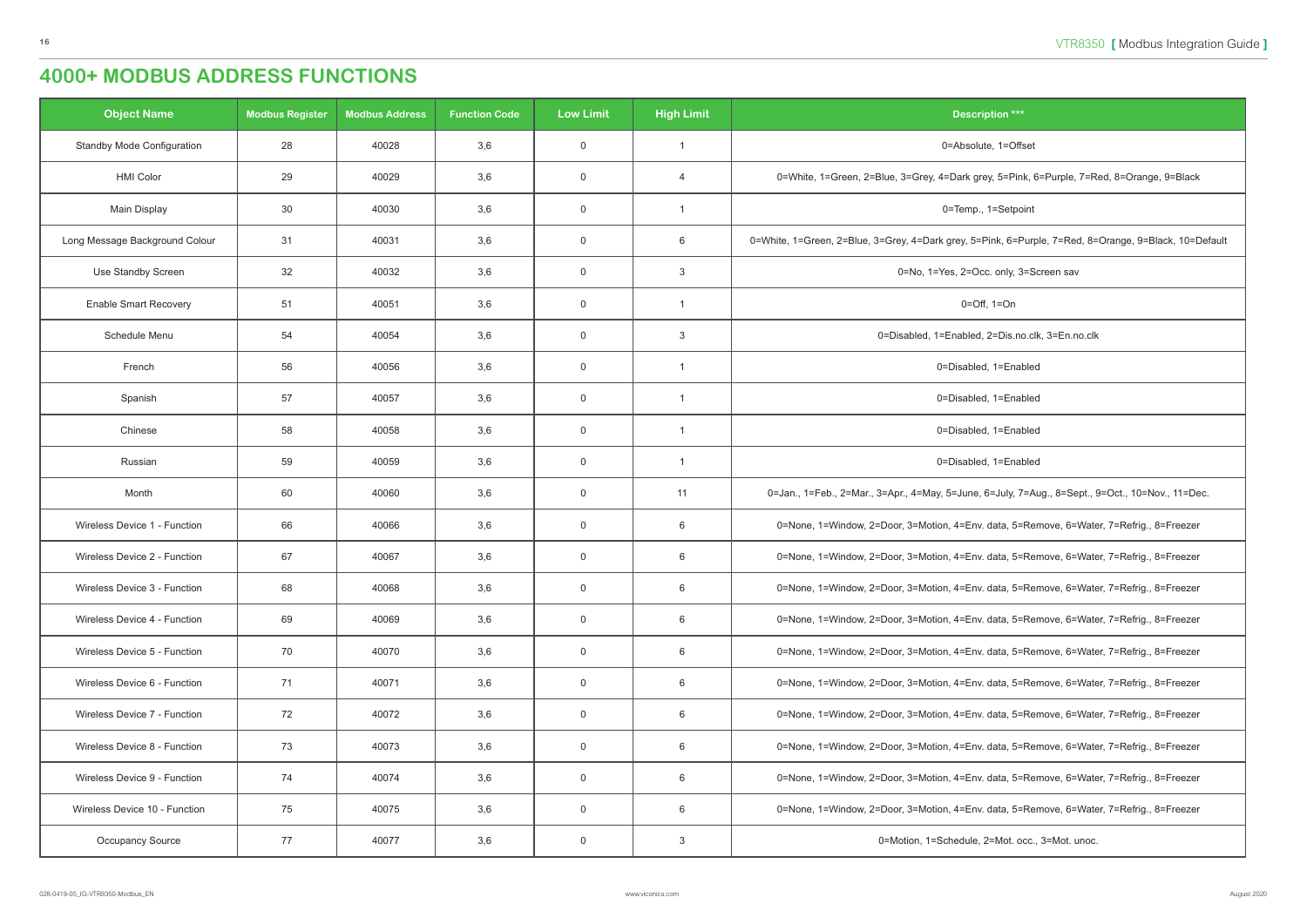| <b>Description ***</b>                                                                                                                                                                                                                                                                                                   |  |  |  |  |  |  |  |  |
|--------------------------------------------------------------------------------------------------------------------------------------------------------------------------------------------------------------------------------------------------------------------------------------------------------------------------|--|--|--|--|--|--|--|--|
| 0=Normal, 1=Off-Auto                                                                                                                                                                                                                                                                                                     |  |  |  |  |  |  |  |  |
| 0=Off, 1=Cool, 2=Heat                                                                                                                                                                                                                                                                                                    |  |  |  |  |  |  |  |  |
| 0=Default Button, 1=No Button, 2=System Mode Heat/Cool, 3=System Mode On/Off, 4=Fan Mode, 5=Override But-<br>ton, 6=Units Button, 7=Help Button, 8=Language Button, 9=Schedule Button, 10=Lighting Button, 11=Blind Button,<br>12=Lamp Button, 13=Energy Button, 14=make Room Button, 15=Setting Button, 16=Timer Button |  |  |  |  |  |  |  |  |
| 0=Default function, 1=No function, 2=System mode function, 3=Fan function, 4=Override function, 5=Schedule<br>function, 6=Units function, 7=Help function, 8=Language function, 9=Configuration function, 10=Custom function,<br>11=Standby function                                                                     |  |  |  |  |  |  |  |  |
| 0=Disabled, 1=Enabled                                                                                                                                                                                                                                                                                                    |  |  |  |  |  |  |  |  |
| 0=Disabled, 1=Enabled                                                                                                                                                                                                                                                                                                    |  |  |  |  |  |  |  |  |
| 0=Disabled, 1=Enabled                                                                                                                                                                                                                                                                                                    |  |  |  |  |  |  |  |  |
| 0=Disabled, 1=Enabled                                                                                                                                                                                                                                                                                                    |  |  |  |  |  |  |  |  |
| 0=Disabled, 1=Enabled                                                                                                                                                                                                                                                                                                    |  |  |  |  |  |  |  |  |
| 0=Disabled, 1=Enabled                                                                                                                                                                                                                                                                                                    |  |  |  |  |  |  |  |  |
| 0=Disabled, 1=Enabled                                                                                                                                                                                                                                                                                                    |  |  |  |  |  |  |  |  |
| 0=Disabled, 1=Enabled                                                                                                                                                                                                                                                                                                    |  |  |  |  |  |  |  |  |
| 0=Disabled, 1=Enabled                                                                                                                                                                                                                                                                                                    |  |  |  |  |  |  |  |  |
| 0=Disabled, 1=Enabled                                                                                                                                                                                                                                                                                                    |  |  |  |  |  |  |  |  |
| 0=Disabled, 1=Enabled                                                                                                                                                                                                                                                                                                    |  |  |  |  |  |  |  |  |
| 0=Disabled, 1=Enabled                                                                                                                                                                                                                                                                                                    |  |  |  |  |  |  |  |  |
| 0=Disabled, 1=Enabled                                                                                                                                                                                                                                                                                                    |  |  |  |  |  |  |  |  |
| 0=Disabled, 1=Enabled                                                                                                                                                                                                                                                                                                    |  |  |  |  |  |  |  |  |
| 0=Disabled, 1=Enabled                                                                                                                                                                                                                                                                                                    |  |  |  |  |  |  |  |  |
| 0=4800, 1=9600, 2=19200, 3=38400, 4=57600                                                                                                                                                                                                                                                                                |  |  |  |  |  |  |  |  |
| 0=None, 1=Odd, 2=Even                                                                                                                                                                                                                                                                                                    |  |  |  |  |  |  |  |  |
| 0=7 days, 1= 5+2 days, 2=5+1+1 days                                                                                                                                                                                                                                                                                      |  |  |  |  |  |  |  |  |
| 0=Therm., 1=Binary, 2=Voltage                                                                                                                                                                                                                                                                                            |  |  |  |  |  |  |  |  |

| <b>Object Name</b>     | <b>Modbus Register</b> | <b>Modbus Address</b> | <b>Function Code</b> | <b>Low Limit</b> | <b>High Limit</b>       | <b>Description ***</b>                                                                                                                                                                                                         |
|------------------------|------------------------|-----------------------|----------------------|------------------|-------------------------|--------------------------------------------------------------------------------------------------------------------------------------------------------------------------------------------------------------------------------|
| Mode Button            | 78                     | 40078                 | 3,6                  | $\overline{0}$   | $\overline{\mathbf{1}}$ | 0=Normal, 1=Off-Auto                                                                                                                                                                                                           |
| <b>Control Status</b>  | 79                     | 40079                 | $\mathbf{3}$         | $\mathbf 0$      | $\overline{2}$          | 0=Off, 1=Cool, 2=Heat                                                                                                                                                                                                          |
| Custom button icon     | 81                     | 40081                 | 3,6                  | $\mathbf 0$      | 16                      | 0=Default Button, 1=No Button, 2=System Mode Heat/Cool, 3=System Mode On/<br>ton, 6=Units Button, 7=Help Button, 8=Language Button, 9=Schedule Button, 10<br>12=Lamp Button, 13=Energy Button, 14=make Room Button, 15=Setting |
| Custom button behavior | 82                     | 40082                 | 3,6                  | $\mathbf 0$      | 11                      | 0=Default function, 1=No function, 2=System mode function, 3=Fan function,<br>function, 6=Units function, 7=Help function, 8=Language function, 9=Configurat<br>11=Standby function                                            |
| Arabic                 | 83                     | 40083                 | 3,6                  | $\overline{0}$   | $\overline{1}$          | 0=Disabled, 1=Enabled                                                                                                                                                                                                          |
| Czech                  | 85                     | 40085                 | 3,6                  | $\overline{0}$   | $\overline{1}$          | 0=Disabled, 1=Enabled                                                                                                                                                                                                          |
| Danish                 | 86                     | 40086                 | 3,6                  | $\overline{0}$   | $\overline{1}$          | 0=Disabled, 1=Enabled                                                                                                                                                                                                          |
| Dutch                  | 87                     | 40087                 | 3,6                  | $\overline{0}$   | $\overline{1}$          | 0=Disabled, 1=Enabled                                                                                                                                                                                                          |
| Finnish                | 88                     | 40088                 | 3,6                  | $\overline{0}$   | $\overline{1}$          | 0=Disabled, 1=Enabled                                                                                                                                                                                                          |
| German                 | 89                     | 40089                 | 3,6                  | $\overline{0}$   | $\overline{1}$          | 0=Disabled, 1=Enabled                                                                                                                                                                                                          |
| Hungarian              | 90                     | 40090                 | 3,6                  | $\mathbf 0$      | $\overline{1}$          | 0=Disabled, 1=Enabled                                                                                                                                                                                                          |
| Indonesian             | 91                     | 40091                 | 3,6                  | $\overline{0}$   | $\overline{1}$          | 0=Disabled, 1=Enabled                                                                                                                                                                                                          |
| Italian                | 92                     | 40092                 | 3,6                  | $\overline{0}$   | $\overline{1}$          | 0=Disabled, 1=Enabled                                                                                                                                                                                                          |
| Norwegian              | 93                     | 40093                 | 3,6                  | $\mathbf 0$      | $\overline{\mathbf{1}}$ | 0=Disabled, 1=Enabled                                                                                                                                                                                                          |
| Polish                 | 94                     | 40094                 | 3,6                  | $\mathbf 0$      | $\overline{1}$          | 0=Disabled, 1=Enabled                                                                                                                                                                                                          |
| Portuguese             | 95                     | 40095                 | 3,6                  | $\overline{0}$   | $\overline{1}$          | 0=Disabled, 1=Enabled                                                                                                                                                                                                          |
| Slovak                 | 96                     | 40096                 | 3,6                  | $\overline{0}$   | $\overline{1}$          | 0=Disabled, 1=Enabled                                                                                                                                                                                                          |
| Swedish                | 97                     | 40097                 | 3,6                  | $\overline{0}$   | $\overline{1}$          | 0=Disabled, 1=Enabled                                                                                                                                                                                                          |
| Turkish                | 98                     | 40098                 | 3,6                  | $\mathsf{O}$     | $\overline{1}$          | 0=Disabled, 1=Enabled                                                                                                                                                                                                          |
| Modbus Baud Rate       | 105                    | 40105                 | 3,6                  | $\overline{0}$   | $\overline{4}$          | 0=4800, 1=9600, 2=19200, 3=38400, 4=57600                                                                                                                                                                                      |
| Modbus Parity Bit      | 106                    | 40106                 | 3,6                  | $\overline{0}$   | $\overline{2}$          | 0=None, 1=Odd, 2=Even                                                                                                                                                                                                          |
| Schedule Type          | 107                    | 40107                 | 3,6                  | $\overline{0}$   | $\overline{2}$          | 0=7 days, 1= 5+2 days, 2=5+1+1 days                                                                                                                                                                                            |
| UI16 Input Type        | 109                    | 40109                 | $\mathbf{3}$         | $\overline{0}$   | $\overline{2}$          | 0=Therm., 1=Binary, 2=Voltage                                                                                                                                                                                                  |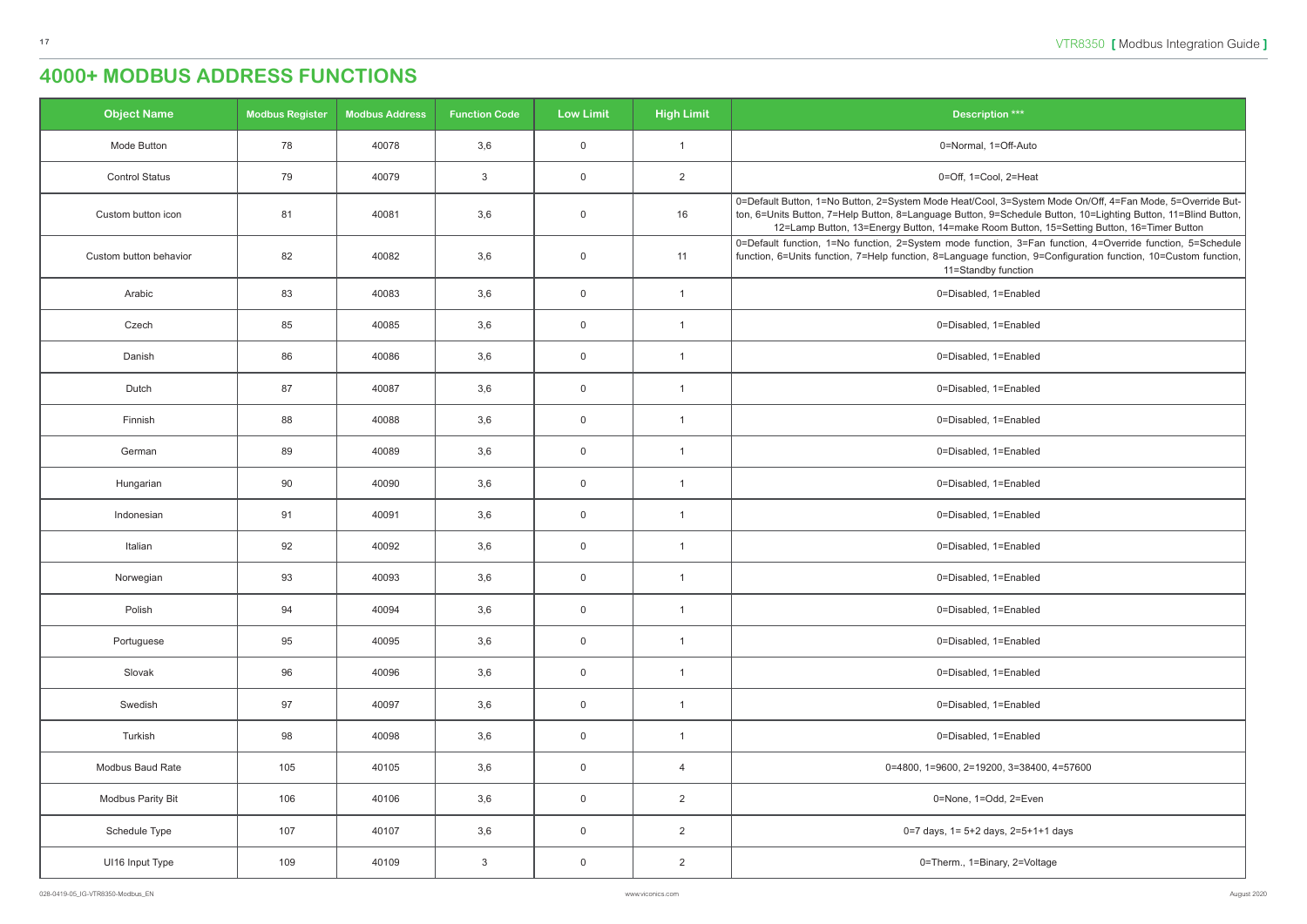| $\frac{1}{2}$ tion $\frac{1}{2}$ |  |
|----------------------------------|--|
|                                  |  |

```
3, 6=WL 4, 7=WL 5, 8=WL 6, 9=WL 7, 10=WL 8, 11=WL 9,
, 17=WL 15, 18=WL 16, 19=WL 17, 20=WL 18, 21=WL 19,
22=WL 20
Relative humidity sensor 121 40. 121 40. 13 - WL 3, 40 - WL 3, 7 - WL 3, 8=WL 6, 8
1, 17=WL 16, 18=WL 17, 19=WL 18, 20=WL 19, 21=WL 20
```
data, 5=Remove, 6=Water, 7=Refrig., 8=Freezer, 3

data, 5=Remove, 6=Water, 7=Refrig., 8=Freezer,

. data, 5=Remove, 6=Water, 7=Refrig., 8=Freezer

. data, 5=Remove, 6=Water, 7=Refrig., 8=Freezer

data, 5=Remove, 6=Water, 7=Refrig., 8=Freezer,

data, 5=Remove, 6=Water, 7=Refrig., 8=Freezer,

. data, 5=Remove, 6=Water, 7=Refrig., 8=Freezer

data, 5=Remove, 6=Water, 7=Refrig., 8=Freezer, 3

data, 5=Remove, 6=Water, 7=Refrig., 8=Freezer,

data, 5=Remove, 6=Water, 7=Refrig., 8=Freezer.

6=WL 5, 7=WL 6, 8=WL 7, 9=WL 8, 10=WL 9, 11=WL 10, , 17=WL 16, 18=WL 17, 19=WL 18, 20=WL 19, 21=WL 20

| <b>Object Name</b>            | <b>Modbus Register</b> | <b>Modbus Address</b> | <b>Function Code</b> | <b>Low Limit</b> | <b>High Limit</b> | <b>Description ***</b>                                                                                                                            |
|-------------------------------|------------------------|-----------------------|----------------------|------------------|-------------------|---------------------------------------------------------------------------------------------------------------------------------------------------|
| UI17 Input Type               | 110                    | 40110                 | 3                    | $\mathsf{O}$     | $\overline{2}$    | 0=Therm., 1=Binary, 2=Voltage                                                                                                                     |
| Room Temperature Sensor       | 116                    | 40116                 | 3,6                  | 0                | 22                | 0=Wired, 1=Internal, 2=WL IO, 3=WL 1, 4=WL 2, 5=WL 3, 6=WL 4, 7=WI<br>12=WL 10, 13=WL 11, 14=WL 12, 15=WL 13, 16=WL 14, 17=WL 15, 18=<br>22=WL 20 |
| CO2 Display                   | 118                    | 40118                 | 3,6                  | $\mathbf 0$      | $\overline{1}$    | 0=Disabled, 1=Enabled                                                                                                                             |
| CO2 Auto calibration          | 119                    | 40119                 | 3,6                  | $\mathsf{O}$     | $\mathbf{1}$      | 0=Disabled, 1=Enabled                                                                                                                             |
| Lock Screen                   | 120                    | 40120                 | 3,6                  | 0                | $\mathbf{1}$      | $0 = No, 1 = Yes$                                                                                                                                 |
| Relative humidity sensor      | 121                    | 40121                 | 3,6                  | 0                | 21                | 0=None, 1=Internal, 2=WL 1, 3=WL 2, 4=WL 3, 5=WL 4, 6=WL 5, 7=WL<br>12=WL 11, 13=WL 12, 14=WL 13, 15=WL 14, 16=WL 15, 17=WL 16, 18=               |
| Temperature Alarm Enabled     | 123                    | 40123                 | 3,6                  | 0                | -1                | $0=Off$ , $1=On$                                                                                                                                  |
| <b>ADR Permission</b>         | 124                    | 40124                 | 3,6                  | 0                | $\mathbf{1}$      | $0=Off, 1=On$                                                                                                                                     |
| Fan Type                      | 128                    | 40128                 | 3, 6                 | $\mathsf{O}$     | $\mathbf{1}$      | 0=3 speed, 1=ECM                                                                                                                                  |
| Japanese                      | 129                    | 40129                 | 3,6                  | $\mathbf 0$      | $\mathbf{1}$      | 0= Disabled 1=Enabled                                                                                                                             |
| Hebrew                        | 130                    | 40130                 | 3, 6                 | 0                | $\mathbf{1}$      | 0= Disabled 1=Enabled                                                                                                                             |
| Wireless Device 11 - Function | 138                    | 40138                 | $3-6$                | 0                | 8                 | 0=None, 1=Window, 2=Door, 3=Motion, 4=Env. data, 5=Remov                                                                                          |
| Wireless Device 12 - Function | 139                    | 40139                 | $3-6$                | 0                | 8                 | 0=None, 1=Window, 2=Door, 3=Motion, 4=Env. data, 5=Remov                                                                                          |
| Wireless Device 13 - Function | 140                    | 40140                 | $3-6$                | $\boldsymbol{0}$ | $\,8\,$           | 0=None, 1=Window, 2=Door, 3=Motion, 4=Env. data, 5=Remov                                                                                          |
| Wireless Device 14 - Function | 141                    | 40141                 | $3-6$                | $\mathbf 0$      | 8                 | 0=None, 1=Window, 2=Door, 3=Motion, 4=Env. data, 5=Remov                                                                                          |
| Wireless Device 15 - Function | 142                    | 40142                 | $3-6$                | 0                | 8                 | 0=None, 1=Window, 2=Door, 3=Motion, 4=Env. data, 5=Remov                                                                                          |
| Wireless Device 16 - Function | 143                    | 40143                 | $3-6$                | 0                | 8                 | 0=None, 1=Window, 2=Door, 3=Motion, 4=Env. data, 5=Remov                                                                                          |
| Wireless Device 17 - Function | 144                    | 40144                 | $3-6$                | 0                | 8                 | 0=None, 1=Window, 2=Door, 3=Motion, 4=Env. data, 5=Remov                                                                                          |
| Wireless Device 18 - Function | 145                    | 40145                 | $3-6$                | 0                | 8                 | 0=None, 1=Window, 2=Door, 3=Motion, 4=Env. data, 5=Remov                                                                                          |
| Wireless Device 19 - Function | 146                    | 40146                 | $3-6$                | 0                | 8                 | 0=None, 1=Window, 2=Door, 3=Motion, 4=Env. data, 5=Remov                                                                                          |
| Wireless Device 20 - Function | 147                    | 40147                 | $3-6$                | 0                | 8                 | 0=None, 1=Window, 2=Door, 3=Motion, 4=Env. data, 5=Remov                                                                                          |
| CO <sub>2</sub> source        | 148                    | 40148                 | $3-6$                | 0                | 21                | 0=None, 1=Local, 2=WL 1, 3=WL 2, 4=WL 3, 5=WL 4, 6=WL 5, 7=WL 6<br>12=WL 11, 13=WL 12, 14=WL 13, 15=WL 14, 16=WL 15, 17=WL 16, 18=                |
| Display the Fan Status icon   | 150                    | 40150                 | $3-6$                | 0                | 1                 | 0=Disabled, 1-Enabled                                                                                                                             |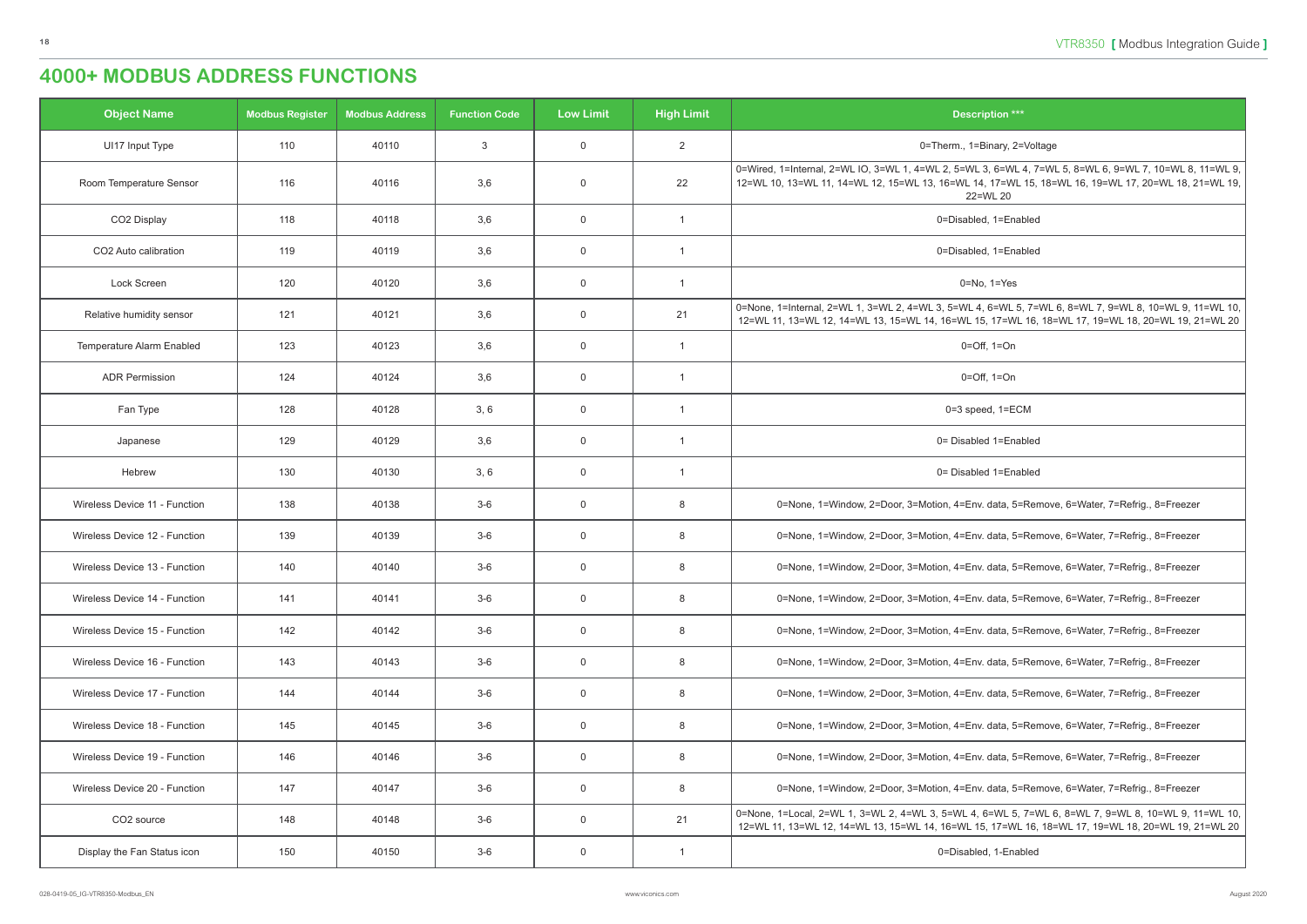| <b>Object Name</b>                 | <b>Modbus Register</b> | <b>Modbus Address</b> | <b>Function Code</b> | <b>Low Limit</b>                  | <b>High Limit</b>               | <b>Description ***</b>           |
|------------------------------------|------------------------|-----------------------|----------------------|-----------------------------------|---------------------------------|----------------------------------|
| Display the System Status icon     | 151                    | 40151                 | $3-6$                | $\overline{0}$                    | -1                              | 0=Disabled, 1-Enabled            |
| Display the Help button            | 152                    | 40152                 | $3-6$                | $\mathsf 0$                       | $\overline{1}$                  | 0=Disabled, 1-Enabled            |
| Occupied Cool Setpoint             | 4001                   | 44001                 | 3,6                  | $54^{\circ}F(12^{\circ}C)$        | 100°F(38°C)                     | Fahrenheit/Celsius               |
| Occupied Heat Setpoint             | 4002                   | 44002                 | 3,6                  | $40^{\circ}F(4^{\circ}C)$         | $90^{\circ}$ F(32 $^{\circ}$ C) | Fahrenheit/Celsius               |
| <b>Unoccupied Cool Setpoint</b>    | 4003                   | 44003                 | 3,6                  | $54^{\circ}F(12^{\circ}C)$        | 100°F(38°C)                     | Fahrenheit/Celsius               |
| <b>Unoccupied Heat Setpoint</b>    | 4004                   | 44004                 | 3,6                  | $40^{\circ}F(4^{\circ}C)$         | $90^{\circ}$ F(32 $^{\circ}$ C) | Fahrenheit/Celsius               |
| <b>Heating Setpoint Limit</b>      | 4005                   | 44005                 | 3,6                  | $40^{\circ}$ F(4 $^{\circ}$ C)    | $90^{\circ}$ F(32 $^{\circ}$ C) | Fahrenheit/Celsius               |
| <b>Cooling Setpoint Limit</b>      | 4006                   | 44006                 | 3,6                  | $54^{\circ}F(12^{\circ}C)$        | 100°F(38°C)                     | Fahrenheit/Celsius               |
| Calibrate Room Temperature Sensor  | 4007                   | 44007                 | 3,6                  | $-5^{\circ}$ F(-2.5 $^{\circ}$ C) | $5^{\circ}F(2.5^{\circ}C)$      | Fahrenheit/Celsius               |
| <b>Standby Cool Setpoint</b>       | 4009                   | 44009                 | 3,6                  | $54^{\circ}F(12^{\circ}C)$        | 100°F(38°C)                     | Fahrenheit/Celsius               |
| <b>Standby Heat Setpoint</b>       | 4010                   | 44010                 | 3,6                  | $40^{\circ}F(4^{\circ}C)$         | $90^{\circ}$ F(32 $^{\circ}$ C) | Fahrenheit/Celsius               |
| Dehumidification Max Cooling Limit | 4011                   | 44011                 | 3,6                  | 20                                | 100                             | <b>Percent Relative Humidity</b> |
| <b>Dehumidification Setpoint</b>   | 4012                   | 44012                 | 3,6                  | 30                                | 95                              | <b>Percent Relative Humidity</b> |
| <b>Calibrate Humidity Sensor</b>   | 4013                   | 44013                 | 3,6                  | $-15$                             | 15                              | <b>Percent Relative Humidity</b> |
| Dehumidification Hysteresis        | 4015                   | 44015                 | 3,6                  | 2                                 | 20                              | Percent Relative Humidity        |
| Main Password                      | 4017                   | 44017                 | 3,6                  | $\mathsf{O}$                      | 9999                            |                                  |
| <b>COM Address</b>                 | 4018                   | 44018                 | 3,6                  | $\overline{0}$                    | 254                             |                                  |
| Model Number                       | 4019                   | 44019                 | $\mathbf{3}$         | 153                               | 156                             |                                  |
| Minimum Deadband                   | 4020                   | 44020                 | 3,6                  | $2^{\circ}F(1^{\circ}C)$          | $5^{\circ}F(2.5^{\circ}C)$      | Fahrenheit/Celsius               |
| <b>Heating CPH</b>                 | 4021                   | 44021                 | 3,6                  | $\mathbf{3}$                      | 8                               |                                  |
| Cooling CPH                        | 4022                   | 44022                 | 3,6                  | $\mathbf{3}$                      | 8                               |                                  |
| Number of Pipes                    | 4025                   | 44025                 | 3,6                  | $\overline{2}$                    | $\overline{4}$                  |                                  |
| Unoccupied Time                    | 4026                   | 44026                 | 3,6                  | $\overline{0}$                    | 24                              | Hours                            |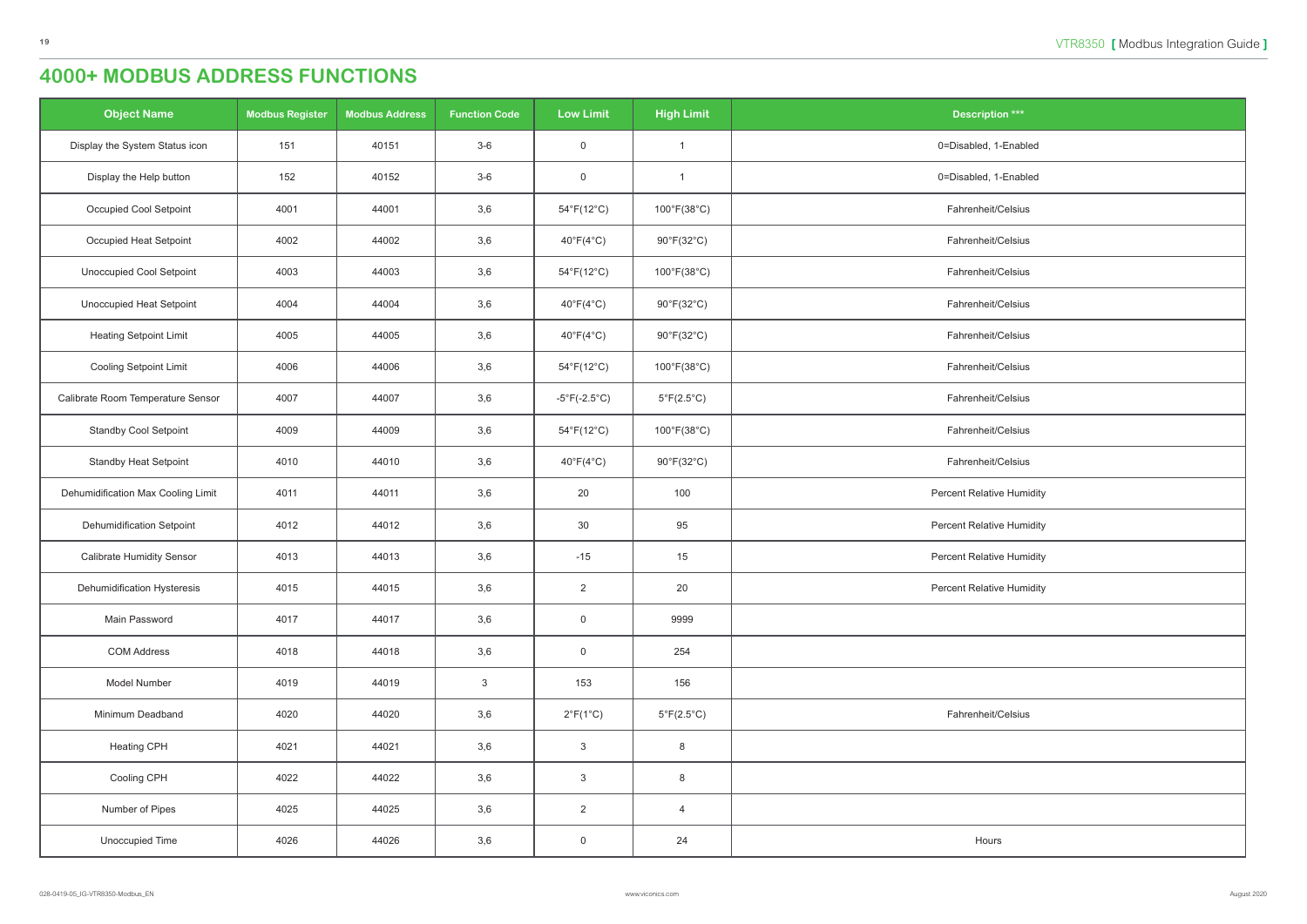| <b>Object Name</b>               | <b>Modbus Register</b> | <b>Modbus Address</b> | <b>Function Code</b> | <b>Low Limit</b>           | <b>High Limit</b>          | <b>Description ***</b> |
|----------------------------------|------------------------|-----------------------|----------------------|----------------------------|----------------------------|------------------------|
| Temporary Occupancy Time         | 4027                   | 44027                 | 3,6                  | $\overline{0}$             | 24                         | Hours                  |
| Standby Time                     | 4028                   | 44028                 | 3,6                  | $5\phantom{.0}$            | 24                         | Hours                  |
| <b>Proportional Band</b>         | 4029                   | 44029                 | 3,6                  | $\mathbf{3}$               | 10                         | Percent                |
| <b>Cooling Demand Limit</b>      | 4030                   | 44030                 | 3,6                  | $\mathsf 0$                | 100                        | Percent                |
| <b>Heating Demand Limit</b>      | 4031                   | 44031                 | 3,6                  | $\overline{0}$             | 100                        | Percent                |
| Low Backlight                    | 4033                   | 44033                 | 3,6                  | $\overline{0}$             | 100                        | Percent                |
| Night Backlight                  | 4034                   | 44034                 | 3,6                  | $\,0\,$                    | 100                        | Percent                |
| Purge Sample Period              | 4036                   | 44036                 | 3,6                  | $\mathsf 0$                | $\overline{4}$             | Hours                  |
| Purge Open                       | 4037                   | 44037                 | 3,6                  | $\overline{1}$             | $\mathbf{3}$               | Minutes                |
| Standby Temperature Differential | 4038                   | 44038                 | 3,6                  | $1^{\circ}F(0.5^{\circ}C)$ | $5^{\circ}F(2.5^{\circ}C)$ | Fahrenheit/Celsius     |
| User Password                    | 4039                   | 44039                 | 3,6                  | $\overline{0}$             | 9999                       |                        |
| User HMI                         | 4042                   | 44042                 | 3,6                  | $\,0\,$                    | 12                         |                        |
| Default Heating Setpoint         | 4043                   | 44043                 | 3,6                  | $65^{\circ}F(18^{\circ}C)$ | 80°F(27°C)                 | Fahrenheit/Celsius     |
| Occupied 1                       | 4059                   | 44059                 | 3,6                  | $\mathsf 0$                | 1440                       |                        |
| Unoccupied 1                     | 4060                   | 44060                 | 3,6                  | $\overline{0}$             | 1440                       |                        |
| Occupied 2                       | 4061                   | 44061                 | 3,6                  | $\mathsf 0$                | 1440                       |                        |
| Unoccupied 2                     | 4062                   | 44062                 | 3,6                  | $\mathsf 0$                | 1440                       |                        |
| Occupied 3                       | 4063                   | 44063                 | 3,6                  | $\mathsf 0$                | 1440                       |                        |
| Unoccupied 3                     | 4064                   | 44064                 | 3,6                  | $\mathsf 0$                | 1440                       |                        |
| Occupied 1                       | 4065                   | 44065                 | 3,6                  | $\overline{0}$             | 1440                       |                        |
| Unoccupied 1                     | 4066                   | 44066                 | 3,6                  | $\mathsf 0$                | 1440                       |                        |
| Occupied 2                       | 4067                   | 44067                 | 3,6                  | $\mathsf 0$                | 1440                       |                        |
| Unoccupied 2                     | 4068                   | 44068                 | 3,6                  | $\overline{0}$             | 1440                       |                        |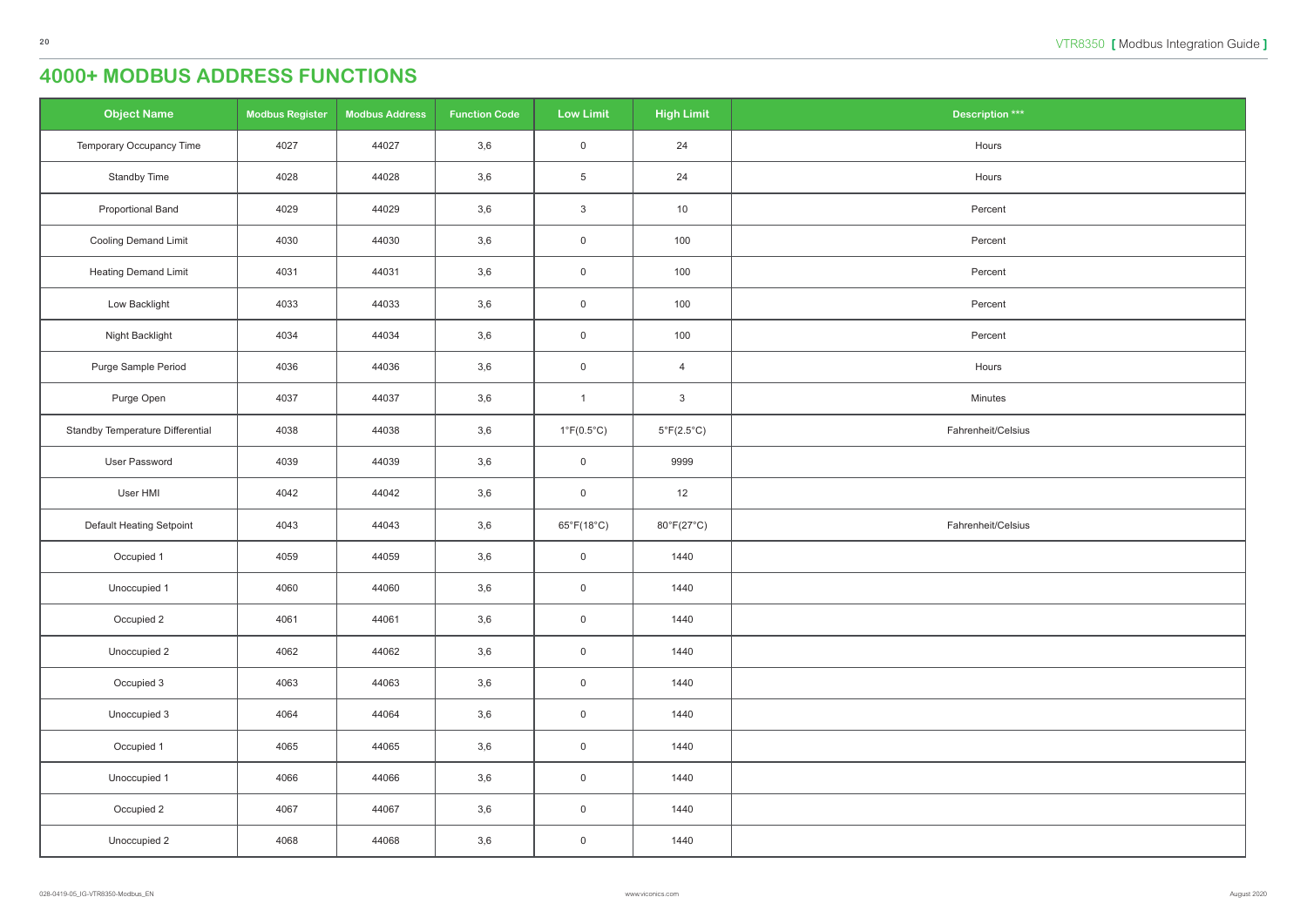| $\overline{\text{ation}}$ *** |  |
|-------------------------------|--|
|                               |  |
|                               |  |
|                               |  |
|                               |  |
|                               |  |
|                               |  |
|                               |  |
|                               |  |
|                               |  |
|                               |  |
|                               |  |
|                               |  |
|                               |  |
|                               |  |
|                               |  |
|                               |  |
|                               |  |
|                               |  |
|                               |  |
|                               |  |
|                               |  |
|                               |  |
|                               |  |
|                               |  |
|                               |  |
|                               |  |
|                               |  |
|                               |  |
|                               |  |
|                               |  |
|                               |  |
|                               |  |
|                               |  |
|                               |  |
|                               |  |
|                               |  |
|                               |  |
|                               |  |

| <b>Object Name</b> | <b>Modbus Register</b> | <b>Modbus Address</b> | <b>Function Code</b> | <b>Low Limit</b>    | <b>High Limit</b> | Description *** |
|--------------------|------------------------|-----------------------|----------------------|---------------------|-------------------|-----------------|
| Occupied 3         | 4069                   | 44069                 | 3,6                  | $\overline{0}$      | 1440              |                 |
| Unoccupied 3       | 4070                   | 44070                 | 3,6                  | $\mathsf{O}\xspace$ | 1440              |                 |
| Occupied 1         | 4071                   | 44071                 | 3,6                  | $\mathsf{O}\xspace$ | 1440              |                 |
| Unoccupied 1       | 4072                   | 44072                 | 3,6                  | $\mathsf{O}$        | 1440              |                 |
| Occupied 2         | 4073                   | 44073                 | 3,6                  | $\mathsf{O}\xspace$ | 1440              |                 |
| Unoccupied 2       | 4074                   | 44074                 | 3,6                  | $\mathsf{O}$        | 1440              |                 |
| Occupied 3         | 4075                   | 44075                 | 3,6                  | $\mathsf{O}\xspace$ | 1440              |                 |
| Unoccupied 3       | 4076                   | 44076                 | 3,6                  | $\mathsf{O}\xspace$ | 1440              |                 |
| Occupied 1         | 4077                   | 44077                 | 3,6                  | $\mathsf{O}$        | 1440              |                 |
| Unoccupied 1       | 4078                   | 44078                 | 3,6                  | $\mathsf{O}\xspace$ | 1440              |                 |
| Occupied 2         | 4079                   | 44079                 | 3,6                  | $\mathsf{O}$        | 1440              |                 |
| Unoccupied 2       | 4080                   | 44080                 | 3,6                  | $\mathsf{O}\xspace$ | 1440              |                 |
| Occupied 3         | 4081                   | 44081                 | 3,6                  | $\mathsf{O}\xspace$ | 1440              |                 |
| Unoccupied 3       | 4082                   | 44082                 | 3,6                  | $\mathsf{O}$        | 1440              |                 |
| Occupied 1         | 4083                   | 44083                 | 3,6                  | $\overline{0}$      | 1440              |                 |
| Unoccupied 1       | 4084                   | 44084                 | 3,6                  | $\mathsf{O}\xspace$ | 1440              |                 |
| Occupied 2         | 4085                   | 44085                 | 3,6                  | $\mathsf{O}\xspace$ | 1440              |                 |
| Unoccupied 2       | 4086                   | 44086                 | 3,6                  | $\mathsf{O}\xspace$ | 1440              |                 |
| Occupied 3         | 4087                   | 44087                 | 3,6                  | $\mathsf{O}\xspace$ | 1440              |                 |
| Unoccupied 3       | 4088                   | 44088                 | 3,6                  | $\mathsf{O}\xspace$ | 1440              |                 |
| Occupied 1         | 4089                   | 44089                 | 3,6                  | $\mathsf{O}\xspace$ | 1440              |                 |
| Unoccupied 1       | 4090                   | 44090                 | 3,6                  | $\mathsf{O}\xspace$ | 1440              |                 |
| Occupied 2         | 4091                   | 44091                 | 3,6                  | $\boldsymbol{0}$    | 1440              |                 |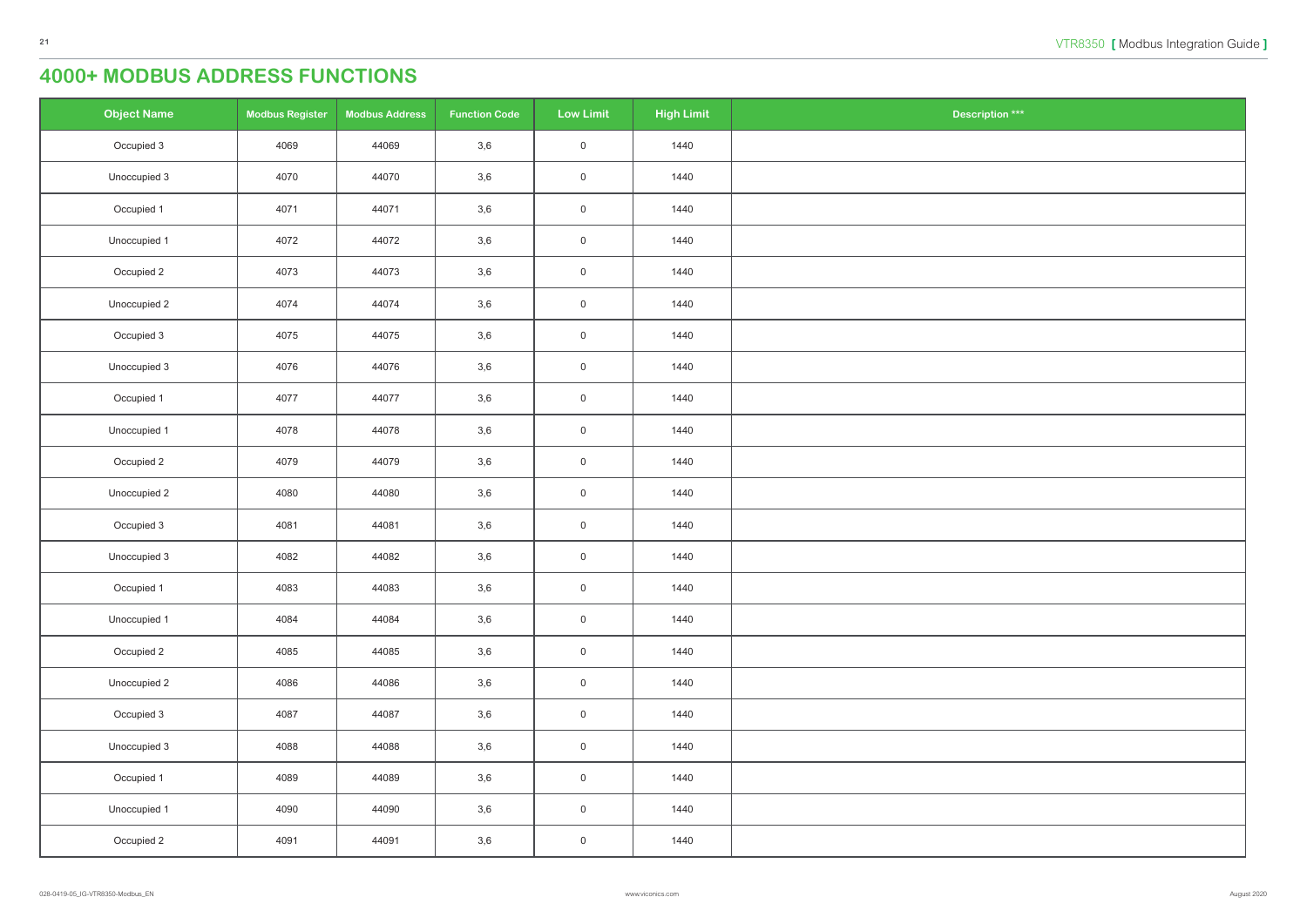| $\frac{1}{\pi}$ tion *** |
|--------------------------|
|                          |
|                          |
|                          |
|                          |
|                          |
|                          |
|                          |
|                          |
|                          |
|                          |
|                          |
|                          |
|                          |
|                          |
|                          |
|                          |
|                          |
|                          |
|                          |
|                          |
|                          |
|                          |
|                          |
| eit/Celsius              |
| eit/Celsius              |

| <b>Object Name</b>                | <b>Modbus Register</b> | <b>Modbus Address</b> | <b>Function Code</b> | <b>Low Limit</b>          | <b>High Limit</b>               | <b>Description ***</b> |
|-----------------------------------|------------------------|-----------------------|----------------------|---------------------------|---------------------------------|------------------------|
| Unoccupied 2                      | 4092                   | 44092                 | 3,6                  | $\boldsymbol{0}$          | 1440                            |                        |
| Occupied 3                        | 4093                   | 44093                 | 3,6                  | $\boldsymbol{0}$          | 1440                            |                        |
| Unoccupied 3                      | 4094                   | 44094                 | 3,6                  | $\boldsymbol{0}$          | 1440                            |                        |
| Occupied 1                        | 4095                   | 44095                 | 3,6                  | $\boldsymbol{0}$          | 1440                            |                        |
| Unoccupied 1                      | 4096                   | 44096                 | 3,6                  | $\,0\,$                   | 1440                            |                        |
| Occupied 2                        | 4097                   | 44097                 | 3,6                  | $\boldsymbol{0}$          | 1440                            |                        |
| Unoccupied 2                      | 4098                   | 44098                 | 3,6                  | $\mathsf{O}$              | 1440                            |                        |
| Occupied 3                        | 4099                   | 44099                 | 3,6                  | $\boldsymbol{0}$          | 1440                            |                        |
| Unoccupied 3                      | 4100                   | 44100                 | 3,6                  | $\mathsf{O}$              | 1440                            |                        |
| Time                              | 4110                   | 44110                 | 3,6                  | $\,0\,$                   | 1439                            |                        |
| Year                              | 4111                   | 44111                 | 3,6                  | 2000                      | 2100                            |                        |
| Day                               | 4112                   | 44112                 | 3,6                  | $\mathbf{1}$              | 31                              |                        |
| Lua Parameter A (AV25)            | 4117                   | 44117                 | 3,6                  | $-32768$                  | 32767                           |                        |
| Lua Parameter B (AV26)            | 4118                   | 44118                 | 3,6                  | $-32768$                  | 32767                           |                        |
| Lua Parameter C (AV27)            | 4119                   | 44119                 | 3,6                  | $-32768$                  | 32767                           |                        |
| Lua Parameter D (AV28)            | 4120                   | 44120                 | 3,6                  | $-32768$                  | 32767                           |                        |
| Lua Parameter E (AV29)            | 4121                   | 44121                 | 3,6                  | $-32768$                  | 32767                           |                        |
| Lua Parameter F (AV30)            | 4122                   | 44122                 | 3,6                  | $-32768$                  | 32767                           |                        |
| Hardware Revision                 | 4123                   | 44123                 | $\mathbf{3}$         | 20                        | 21                              |                        |
| Keyboard Value                    | 4126                   | 44126                 | 3,6                  | $\mathsf 0$               | 35                              |                        |
| Input Source                      | 4139                   | 44139                 | 3,6                  | $\mathsf{O}$              | $\ensuremath{\mathsf{3}}$       |                        |
| Ambient Low Temperature Threshold | 4143                   | 44143                 | 3,6                  | $32^{\circ}F(0^{\circ}C)$ | $50^{\circ}$ F(10 $^{\circ}$ C) | Fahrenheit/Celsius     |
| Temperature Alarm Hysteresis      | 4144                   | 44144                 | 3,6                  | $0^{\circ}F(0^{\circ}C)$  | $10^{\circ}F(5.5^{\circ}C)$     | Fahrenheit/Celsius     |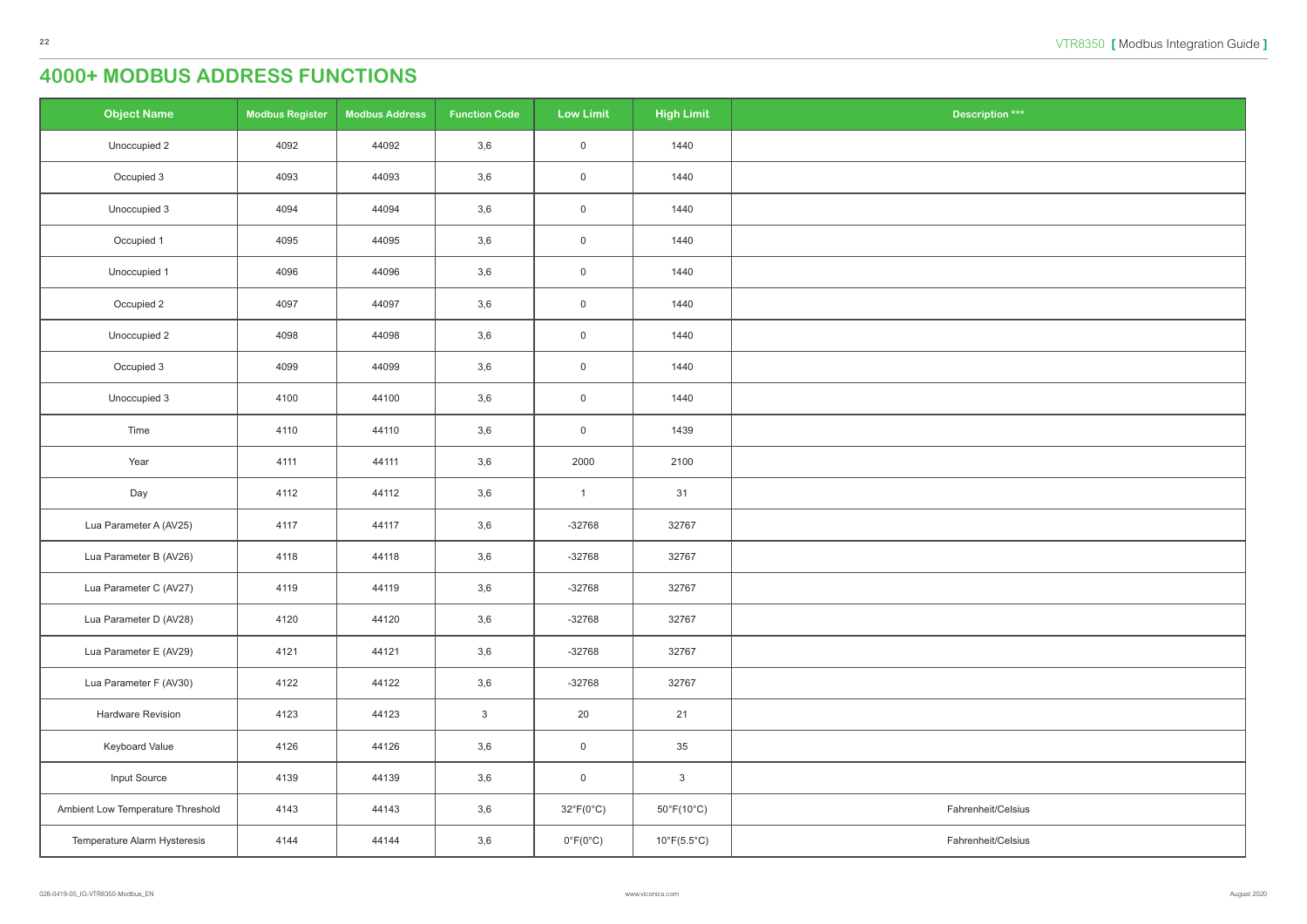| <b>Object Name</b>                       | <b>Modbus Register</b> | <b>Modbus Address</b> | <b>Function Code</b> | <b>Low Limit</b>          | <b>High Limit</b>                | <b>Description ***</b> |
|------------------------------------------|------------------------|-----------------------|----------------------|---------------------------|----------------------------------|------------------------|
| Load Shedding Offset                     | 4145                   | 44145                 | 3,6                  | $4^{\circ}F(2^{\circ}C)$  | $10^{\circ}$ F(5.5 $^{\circ}$ C) | Fahrenheit/Celsius     |
| Lua Parameter G (AV225)                  | 4146                   | 44146                 | $3-6$                | $-32768$                  | 32767                            |                        |
| Lua Parameter H (AV226)                  | 4147                   | 44147                 | $3-6$                | $-32768$                  | 32767                            |                        |
| Lua Parameter I (AV227)                  | 4148                   | 44148                 | $3-6$                | $-32768$                  | 32767                            |                        |
| Lua Parameter J (AV228)                  | 4149                   | 44149                 | $3-6$                | $-32768$                  | 32767                            |                        |
| Lua Parameter K (AV229)                  | 4150                   | 44150                 | $3-6$                | $-32768$                  | 32767                            |                        |
| Lua Parameter L (AV230)                  | 4151                   | 44151                 | $3-6$                | $-32768$                  | 32767                            |                        |
| <b>ECM Fan Low Voltage</b>               | 4152                   | 44152                 | 3,6                  | $\overline{2}$            | $\overline{4}$                   | Voltage                |
| <b>ECM Fan Medium Voltage</b>            | 4153                   | 44153                 | 3,6                  | 4.1                       | $\overline{7}$                   | Voltage                |
| ECM Fan High Voltage                     | 4154                   | 44154                 | 3,6                  | 7.1                       | 10                               | Voltage                |
| <b>Standby Screen Delay</b>              | 4174                   | 44174                 | 3,6                  | $5\phantom{.0}$           | 300                              | seconds                |
| Ambient High Temperature Threshold       | 4175                   | 44175                 | 3,6                  | $32^{\circ}F(0^{\circ}C)$ | 122°F(50°C)                      | Fahrenheit/Celsius     |
| Refrigeration High Temperature Threshold | 4176                   | 44176                 | 3,6                  | $32^{\circ}F(0^{\circ}C)$ | $60^{\circ}F(15.5^{\circ}C)$     | Fahrenheit/Celsius     |
| Refrigeration Low Temperature Threshold  | 4177                   | 44177                 | 3,6                  | $32^{\circ}F(0^{\circ}C)$ | $50^{\circ}$ F(10 $^{\circ}$ C)  | Fahrenheit/Celsius     |
| Freezer High Temperature Threshold       | 4178                   | 44178                 | 3,6                  | -40°F(-40°C)              | $32^{\circ}F(0^{\circ}C)$        | Fahrenheit/Celsius     |
| PI Heating Demand                        | 8001                   | 48001                 | $\mathbf{3}$         | $\overline{0}$            | 100                              | Percent                |
| PI Cooling Demand                        | 8002                   | 48002                 | $\mathbf{3}$         | $\overline{0}$            | 100                              | Percent                |
| <b>Pulsed Heating Demand</b>             | 8001                   | 49003                 | $\mathbf{3}$         | $\overline{0}$            | 100                              | Percent                |
| UO12 Analog Output                       | 9002                   | 49002                 | $\mathbf{3}$         | $\overline{0}$            | 10                               | Voltage                |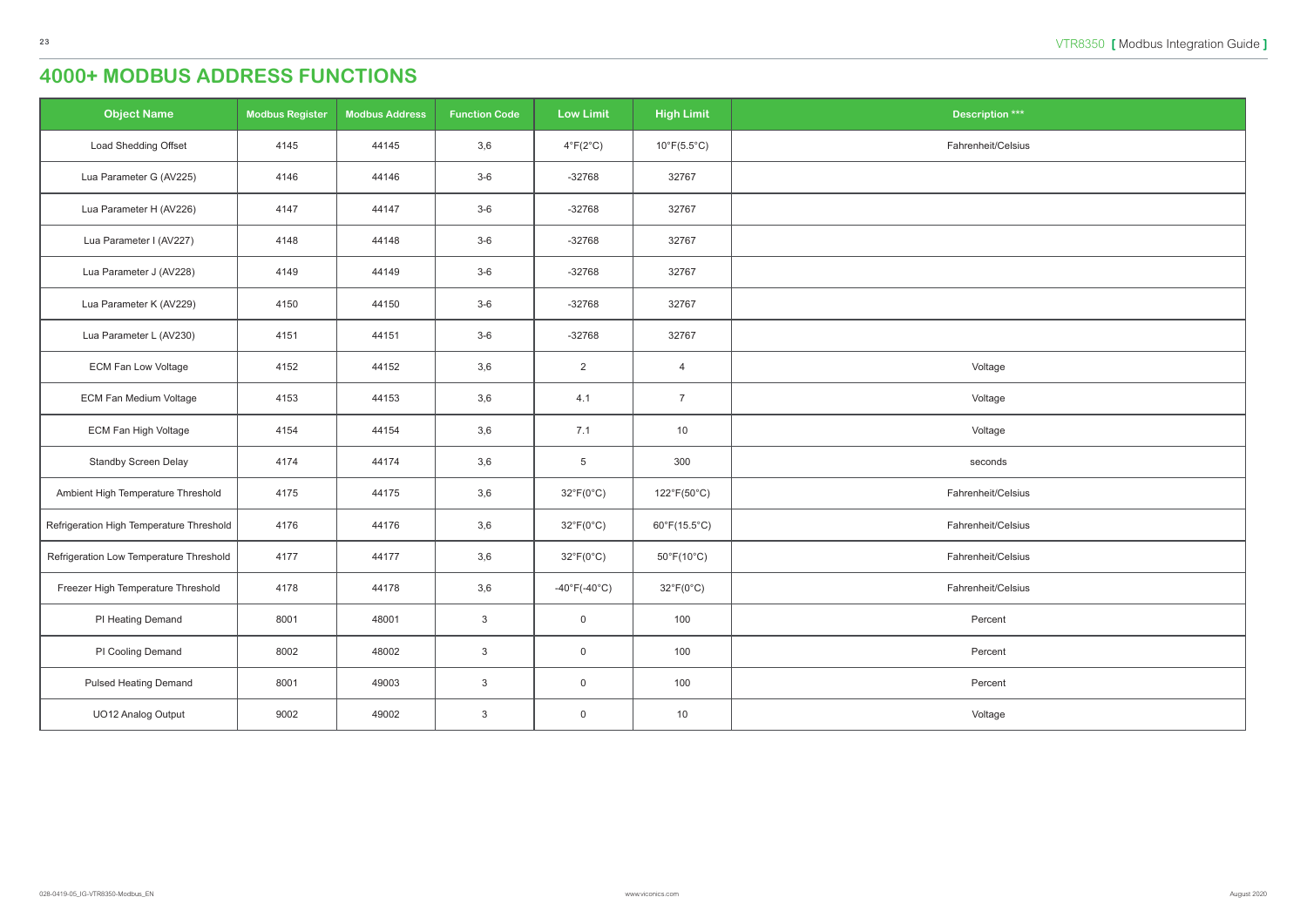<span id="page-23-0"></span>

| <b>Object Name</b>              | <b>Modbus Register</b> | <b>Modbus Address</b> | <b>Function Code</b> | <b>Low Limit</b> | <b>High Limit</b> | <b>Description ***</b>          |
|---------------------------------|------------------------|-----------------------|----------------------|------------------|-------------------|---------------------------------|
| Filter Alarm                    | 5001                   | 5001                  | $\mathbf{1}$         | $\overline{0}$   | $\overline{1}$    | $0 = \text{Off}, 1 = \text{On}$ |
| Service Alarm                   | 5002                   | 5002                  | $\mathbf{1}$         | $\mathsf 0$      | $\mathbf{1}$      | $0 = \text{Off}, 1 = \text{On}$ |
| <b>Window Alarm</b>             | 5003                   | 5003                  | $\mathbf{1}$         | $\overline{0}$   | $\mathbf{1}$      | $0 = \text{Off}, 1 = \text{On}$ |
| PIR Local Motion                | 5004                   | 5004                  | $\mathbf{1}$         | $\overline{0}$   | $\mathbf{1}$      | 0=No motion, 1=Motion           |
| <b>Dehumidification Status</b>  | 5005                   | 5005                  | $\mathbf{1}$         | $\mathsf 0$      | $\mathbf{1}$      | $0 = \text{Off}, 1 = \text{On}$ |
| Low Battery Alarm               | 5006                   | 5006                  | $\mathbf{1}$         | $\overline{0}$   | $\mathbf{1}$      | $0 = \text{Off}, 1 = \text{On}$ |
| <b>Window Contact Installed</b> | 5007                   | 5007                  | $\mathbf{1}$         | $\mathsf 0$      | $\overline{1}$    | $0 = No, 1 = Yes$               |
| <b>Window Contact Status</b>    | 5008                   | 5008                  | $\mathbf{1}$         | $\mathsf 0$      | $\mathbf{1}$      | 0=Closed, 1=Open                |
| Door Contact Installed          | 5009                   | 5009                  | $\mathbf{1}$         | $\overline{0}$   | $\mathbf{1}$      | $0 = No, 1 = Yes$               |
| Door Contact Status             | 5010                   | 5010                  | $\overline{1}$       | $\overline{0}$   | $\mathbf{1}$      | 0=Closed, 1=Open                |
| Display Long Screen Message     | 5011                   | 5011                  | 1,5                  | $\overline{0}$   | $\mathbf{1}$      | $0 = \text{Off}, 1 = \text{On}$ |
| Force High Backlight            | 5012                   | 5012                  | 1,5                  | $\mathsf 0$      | $\mathbf{1}$      | $0 = \text{Off}, 1 = \text{On}$ |
| <b>Smart Recovery Status</b>    | 5014                   | 5014                  | $\mathbf{1}$         | $\overline{0}$   | $\overline{1}$    | $0 = \text{Off}, 1 = \text{On}$ |
| <b>Exception Status</b>         | 5015                   | 5015                  | $\mathbf{1}$         | $\overline{0}$   | $\mathbf{1}$      | $0 = \text{Off}, 1 = \text{On}$ |
| ZigBee PIR Sensor Installed     | 5019                   | 5019                  | $\overline{1}$       | $\mathsf 0$      | $\overline{1}$    | $0 = \text{Off}, 1 = \text{On}$ |
| ZigBee Sensor Motion            | 5020                   | 5020                  | $\mathbf{1}$         | $\mathsf 0$      | $\overline{1}$    | 0=No motion, 1=Motion           |
| Clock Alarm                     | 5021                   | 5021                  | $\mathbf{1}$         | $\mathsf 0$      | $\mathbf{1}$      | $0 = \text{Off}, 1 = \text{On}$ |
| Water Leak                      | 5024                   | 5024                  | $\mathbf{1}$         | $\mathsf 0$      | $\overline{1}$    | $0 = \text{Off}, 1 = \text{On}$ |
| Water Leak Sensor Installed     | 5025                   | 5025                  | $\mathbf{1}$         | $\overline{0}$   | $\mathbf{1}$      | $0 = No, 1 = Yes$               |
| Water leak Sensor Status        | 5026                   | 5026                  | $\mathbf{1}$         | $\mathsf 0$      | $\mathbf{1}$      | 0=Normal, 1=Leak                |
| Low Temperature                 | 5027                   | 5027                  | $\mathbf{1}$         | $\mathsf 0$      | $\overline{1}$    | $0 = \text{Off}, 1 = \text{On}$ |
| <b>Load Shedding Demand</b>     | 5028                   | 5028                  | 1,5                  | $\mathsf 0$      | $\overline{1}$    | $0 = \text{Off}, 1 = \text{On}$ |
| Load Shedding Status            | 5029                   | 5029                  | $\mathbf{1}$         | $\mathbf 0$      | $\mathbf{1}$      | $0 = \text{Off}, 1 = \text{On}$ |